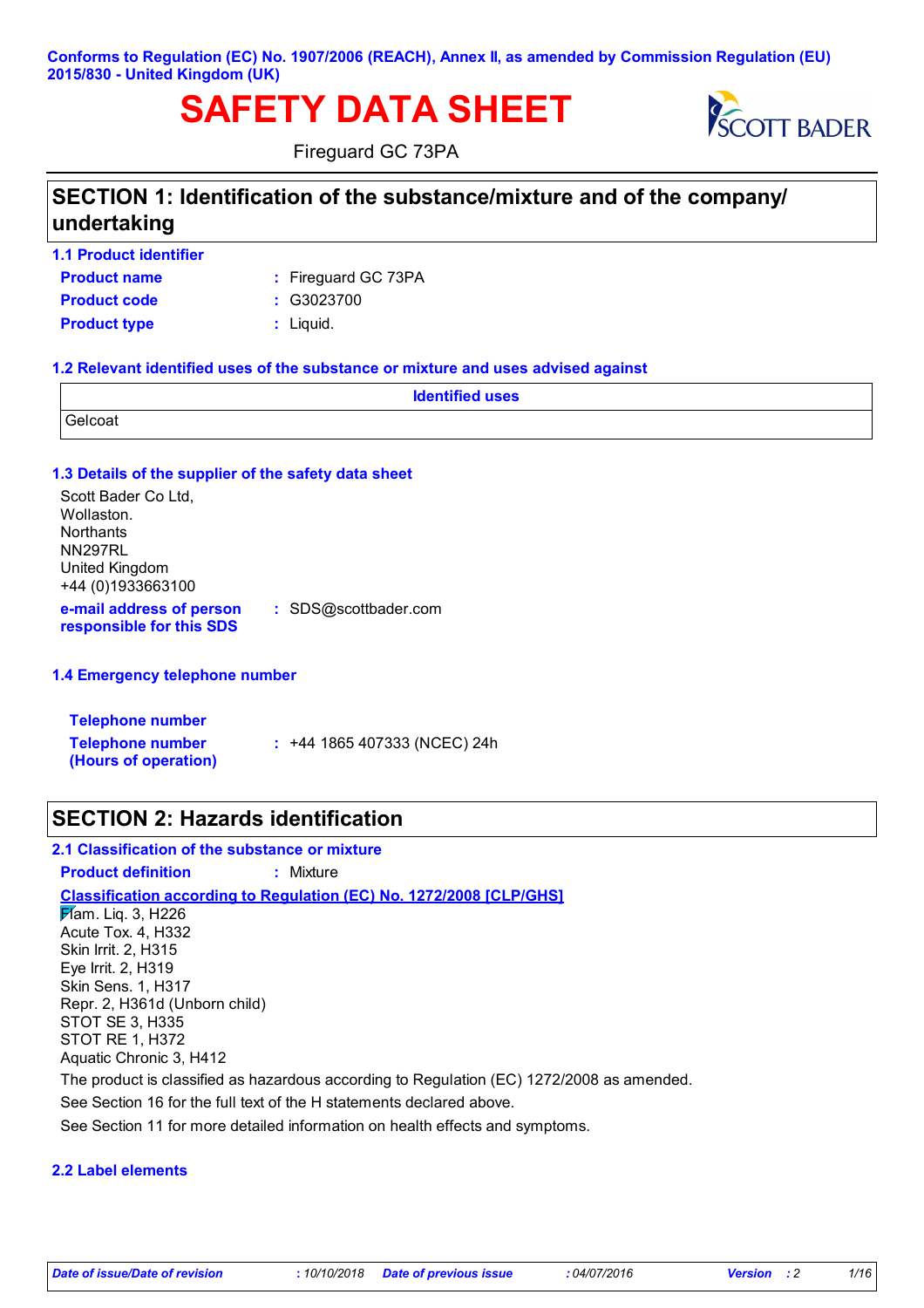## **SECTION 2: Hazards identification**

| <b>Hazard pictograms</b>                                                                                                                                        |                                                                                                                                                                                                                                                                                                                                                                                                                                     |
|-----------------------------------------------------------------------------------------------------------------------------------------------------------------|-------------------------------------------------------------------------------------------------------------------------------------------------------------------------------------------------------------------------------------------------------------------------------------------------------------------------------------------------------------------------------------------------------------------------------------|
| <b>Signal word</b>                                                                                                                                              | Danger                                                                                                                                                                                                                                                                                                                                                                                                                              |
| <b>Hazard statements</b>                                                                                                                                        | $H226$ - Flammable liquid and vapour.<br>H332 - Harmful if inhaled.<br>H319 - Causes serious eye irritation.<br>H315 - Causes skin irritation.<br>H317 - May cause an allergic skin reaction.<br>H361d - Suspected of damaging the unborn child.<br>H335 - May cause respiratory irritation.<br>H372 - Causes damage to organs through prolonged or repeated exposure.<br>H412 - Harmful to aquatic life with long lasting effects. |
| <b>Precautionary statements</b>                                                                                                                                 |                                                                                                                                                                                                                                                                                                                                                                                                                                     |
| <b>Prevention</b>                                                                                                                                               | $\frac{1}{2}$ $\mathbb{P}^{2}$ 01 - Obtain special instructions before use.<br>P280 - Wear protective gloves. Wear protective clothing. Wear eye/face protection.<br>P210 - Keep away from heat, hot surfaces, sparks, open flames and other ignition<br>sources. No smoking.<br>P273 - Avoid release to the environment.<br>P260 - Do not breathe vapour.                                                                          |
| <b>Response</b>                                                                                                                                                 | $\frac{1}{2}$ $\overline{P}$ 304 + P340 - IF INHALED: Remove person to fresh air and keep comfortable for<br>breathing.<br>P303 + P361 + P353 - IF ON SKIN (or hair): Take off immediately all contaminated<br>clothing. Rinse skin with water.                                                                                                                                                                                     |
| <b>Storage</b>                                                                                                                                                  | $\cancel{P405}$ - Store locked up.                                                                                                                                                                                                                                                                                                                                                                                                  |
| <b>Disposal</b>                                                                                                                                                 | : P501 - Dispose of contents and container in accordance with all local, regional,<br>national and international regulations.                                                                                                                                                                                                                                                                                                       |
| <b>Hazardous ingredients</b>                                                                                                                                    | <b>st</b> yrene<br>cobalt bis(2-ethylhexanoate)                                                                                                                                                                                                                                                                                                                                                                                     |
| <b>Supplemental label</b><br>elements                                                                                                                           | : Mot applicable.                                                                                                                                                                                                                                                                                                                                                                                                                   |
| <b>Annex XVII - Restrictions</b><br>on the manufacture,<br>placing on the market and<br>use of certain dangerous<br>substances, mixtures and<br><b>articles</b> | : Not applicable.                                                                                                                                                                                                                                                                                                                                                                                                                   |

**2.3 Other hazards**

: None known.

**Other hazards which do : not result in classification**

## **SECTION 3: Composition/information on ingredients**

| <b>Substance/mixture</b>              | Mixture                                                                                |                               |                                                                                                                                                                                      |                    |             |
|---------------------------------------|----------------------------------------------------------------------------------------|-------------------------------|--------------------------------------------------------------------------------------------------------------------------------------------------------------------------------------|--------------------|-------------|
| <b>Product/ingredient</b><br>name     | <b>Identifiers</b>                                                                     | $\frac{9}{6}$                 | <b>Classification</b><br><b>Regulation (EC) No. 1272/2008 [CLP]</b>                                                                                                                  |                    | <b>Type</b> |
| styrene                               | REACH #:<br>101-2119457861-32<br>EC: 202-851-5<br>CAS: 100-42-5<br>Index: 601-026-00-0 | ≥25 -<br>$\leq 50$            | Flam. Liq. 3, H226<br>Acute Tox. 4, H332<br>Skin Irrit. 2, H315<br>Eye Irrit. 2, H319<br>Repr. 2, H361d (Unborn child)<br><b>STOT SE 3, H335</b><br>STOT RE 1, H372 (hearing organs) |                    | [1] [2]     |
| <b>Date of issue/Date of revision</b> | :10/10/2018                                                                            | <b>Date of previous issue</b> | :04/07/2016                                                                                                                                                                          | <b>Version</b> : 2 | 2/16        |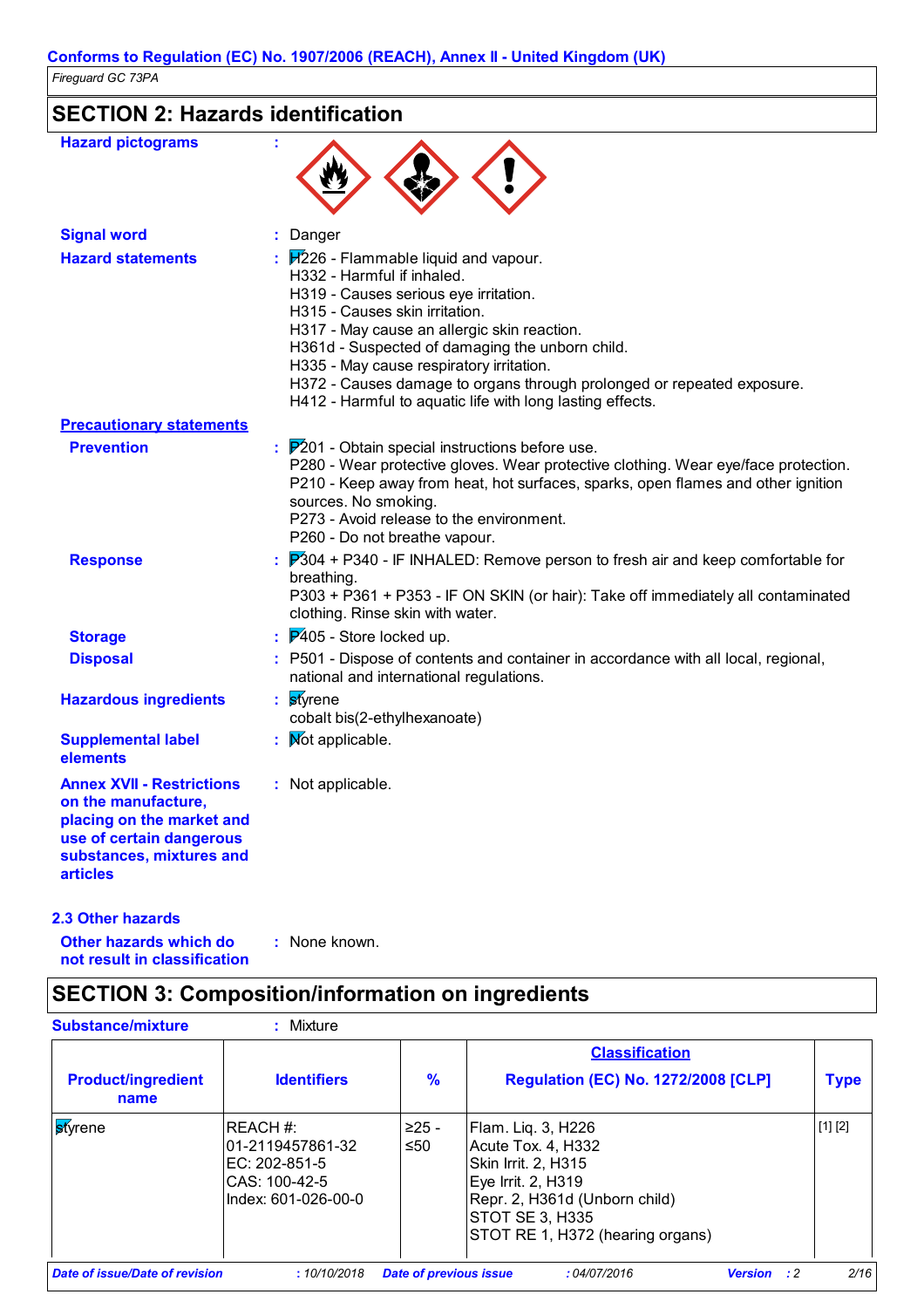### **SECTION 3: Composition/information on ingredients**

|                         |                                |            | Asp. Tox. 1, H304<br>Aquatic Chronic 3, H412 |         |
|-------------------------|--------------------------------|------------|----------------------------------------------|---------|
| oxybenzone              | EC: 205-031-5                  | ≤0.3       | Aquatic Acute 1, H400 (M=1)                  | $[1]$   |
|                         | CAS: 131-57-7                  |            | Aquatic Chronic 2, H411                      |         |
| cobalt bis              | REACH #:                       | $\leq 0.3$ | Eye Irrit. 2, H319                           | [1] [2] |
| (2-ethylhexanoate)      | 01-2119524678-29               |            | Skin Sens. 1A, H317                          |         |
|                         | EC: 205-250-6                  |            | Repr. 2, H361f (Fertility)                   |         |
|                         | CAS: 136-52-7                  |            | Aquatic Acute 1, H400 (M=1)                  |         |
|                         |                                |            | Aquatic Chronic 3, H412                      |         |
| 1-methoxy-2-propanol    | IREACH #:                      | $≤0.1$     | Flam. Liq. 3, H226                           | [1] [2] |
|                         | 01-2119457435-35               |            | STOT SE 3, H336                              |         |
|                         | EC: 203-539-1                  |            |                                              |         |
|                         | CAS: 107-98-2                  |            |                                              |         |
|                         | Index: 603-064-00-3            |            |                                              |         |
| (2-methoxymethylethoxy) | <b>IREACH#:</b>                | ≤0.1       | Not classified.                              | $[2]$   |
| propanol                | 01-2119450011-60               |            |                                              |         |
|                         | EC: 252-104-2                  |            |                                              |         |
|                         | CAS: 34590-94-8                |            |                                              |         |
| phenol                  | EC: 203-632-7<br>CAS: 108-95-2 | < 0.1      | Acute Tox. 3, H301                           | [1] [2] |
|                         | Index: 604-001-00-2            |            | Acute Tox. 3, H311<br>Acute Tox. 3, H331     |         |
|                         |                                |            | Skin Corr. 1B, H314                          |         |
|                         |                                |            | Eye Dam. 1, H318                             |         |
|                         |                                |            | Muta. 2, H341                                |         |
|                         |                                |            | <b>STOT RE 2, H373</b>                       |         |
|                         |                                |            | See Section 16 for the full text of the H    |         |
|                         |                                |            | statements declared above.                   |         |
|                         |                                |            |                                              |         |

There are no additional ingredients present which, within the current knowledge of the supplier and in the concentrations applicable, are classified as hazardous to health or the environment, are PBTs or vPvBs or have been assigned a workplace exposure limit and hence require reporting in this section.

**Type** 

 $M$  Substance classified with a health or environmental hazard

[2] Substance with a workplace exposure limit

[3] Substance meets the criteria for PBT according to Regulation (EC) No. 1907/2006, Annex XIII

[4] Substance meets the criteria for vPvB according to Regulation (EC) No. 1907/2006, Annex XIII

[5] Substance of equivalent concern

[6] Additional disclosure due to company policy

Occupational exposure limits, if available, are listed in Section 8.

### **SECTION 4: First aid measures**

| <b>4.1 Description of first aid measures</b> |                                                                                                                                                                                                                                                                                                                                                                                                                                                                                                                                                                                                                                                                                                                                      |
|----------------------------------------------|--------------------------------------------------------------------------------------------------------------------------------------------------------------------------------------------------------------------------------------------------------------------------------------------------------------------------------------------------------------------------------------------------------------------------------------------------------------------------------------------------------------------------------------------------------------------------------------------------------------------------------------------------------------------------------------------------------------------------------------|
| <b>Eye contact</b>                           | : Immediately flush eyes with plenty of water, occasionally lifting the upper and lower<br>eyelids. Check for and remove any contact lenses. Continue to rinse for at least 10<br>minutes. Get medical attention.                                                                                                                                                                                                                                                                                                                                                                                                                                                                                                                    |
| <b>Inhalation</b>                            | : Remove victim to fresh air and keep at rest in a position comfortable for breathing. If<br>it is suspected that fumes are still present, the rescuer should wear an appropriate<br>mask or self-contained breathing apparatus. If not breathing, if breathing is irregular<br>or if respiratory arrest occurs, provide artificial respiration or oxygen by trained<br>personnel. It may be dangerous to the person providing aid to give mouth-to-mouth<br>resuscitation. Get medical attention. If necessary, call a poison center or physician.<br>If unconscious, place in recovery position and get medical attention immediately.<br>Maintain an open airway. Loosen tight clothing such as a collar, tie, belt or waistband. |
| <b>Skin contact</b>                          | : Mash with plenty of soap and water. Remove contaminated clothing and shoes.<br>Wash contaminated clothing thoroughly with water before removing it, or wear gloves.<br>Continue to rinse for at least 10 minutes. Get medical attention. In the event of any<br>complaints or symptoms, avoid further exposure. Wash clothing before reuse.<br>Clean shoes thoroughly before reuse.                                                                                                                                                                                                                                                                                                                                                |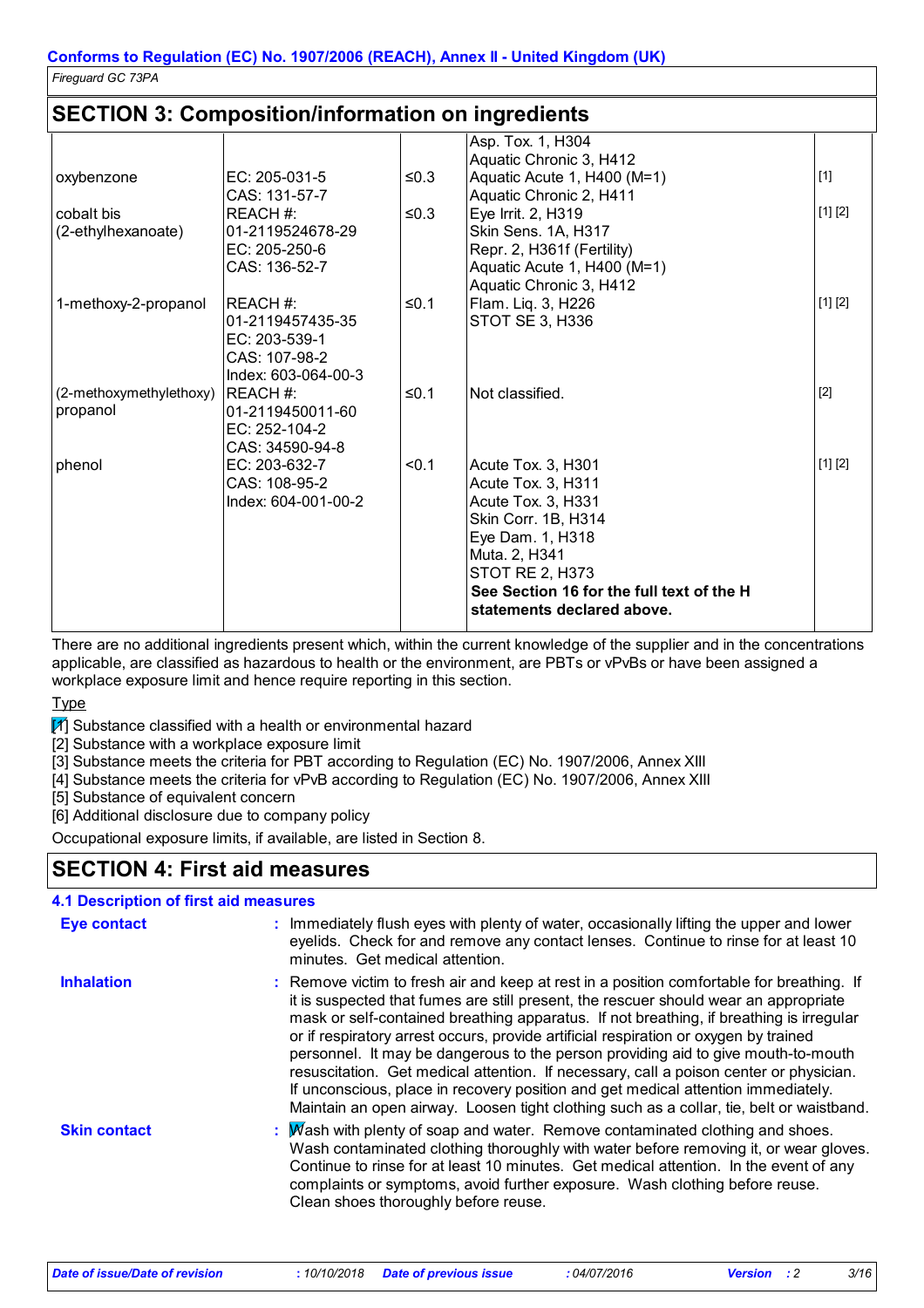## **SECTION 4: First aid measures**

| <b>Ingestion</b>                  | : Wash out mouth with water. Remove dentures if any. Remove victim to fresh air and<br>keep at rest in a position comfortable for breathing. If material has been swallowed<br>and the exposed person is conscious, give small quantities of water to drink. Stop if<br>the exposed person feels sick as vomiting may be dangerous. Do not induce<br>vomiting unless directed to do so by medical personnel. If vomiting occurs, the head<br>should be kept low so that vomit does not enter the lungs. Get medical attention.<br>Never give anything by mouth to an unconscious person. If unconscious, place in<br>recovery position and get medical attention immediately. Maintain an open airway.<br>Loosen tight clothing such as a collar, tie, belt or waistband. |
|-----------------------------------|---------------------------------------------------------------------------------------------------------------------------------------------------------------------------------------------------------------------------------------------------------------------------------------------------------------------------------------------------------------------------------------------------------------------------------------------------------------------------------------------------------------------------------------------------------------------------------------------------------------------------------------------------------------------------------------------------------------------------------------------------------------------------|
| <b>Protection of first-aiders</b> | Mo action shall be taken involving any personal risk or without suitable training. If it is<br>suspected that fumes are still present, the rescuer should wear an appropriate mask<br>or self-contained breathing apparatus. It may be dangerous to the person providing<br>aid to give mouth-to-mouth resuscitation. Wash contaminated clothing thoroughly<br>with water before removing it, or wear gloves.                                                                                                                                                                                                                                                                                                                                                             |

#### **4.2 Most important symptoms and effects, both acute and delayed**

| <b>Potential acute health effects</b> |
|---------------------------------------|
|---------------------------------------|

| <b>Eye contact</b>                  | : Causes serious eye irritation.                                                                                                                                        |
|-------------------------------------|-------------------------------------------------------------------------------------------------------------------------------------------------------------------------|
| <b>Inhalation</b>                   | $\frac{1}{2}$ Harmful if inhaled. May cause respiratory irritation.                                                                                                     |
| <b>Skin contact</b>                 | $\therefore$ Zauses skin irritation. May cause an allergic skin reaction.                                                                                               |
| <b>Ingestion</b>                    | : No known significant effects or critical hazards.                                                                                                                     |
| <b>Over-exposure signs/symptoms</b> |                                                                                                                                                                         |
| <b>Eye contact</b>                  | : Adverse symptoms may include the following:<br>pain or irritation<br>watering<br>redness                                                                              |
| <b>Inhalation</b>                   | Adverse symptoms may include the following:<br>respiratory tract irritation<br>coughing<br>reduced foetal weight<br>increase in foetal deaths<br>skeletal malformations |
| <b>Skin contact</b>                 | : Adverse symptoms may include the following:<br>irritation<br>redness<br>reduced foetal weight<br>increase in foetal deaths<br>skeletal malformations                  |
| <b>Ingestion</b>                    | : Adverse symptoms may include the following:<br>reduced foetal weight<br>increase in foetal deaths<br>skeletal malformations                                           |

#### **Notes to physician** : Treat symptomatically. Contact poison treatment specialist immediately if large **4.3 Indication of any immediate medical attention and special treatment needed**

quantities have been ingested or inhaled. **Specific treatments :** No specific treatment.

### **SECTION 5: Firefighting measures**

| 5.1 Extinguishing media<br><b>Suitable extinguishing</b> | : Use dry chemical, $CO2$ , water spray (fog) or foam. |  |
|----------------------------------------------------------|--------------------------------------------------------|--|
| media                                                    |                                                        |  |
| Unsuitable extinguishing<br>media                        | : Do not use water jet.                                |  |

#### **5.2 Special hazards arising from the substance or mixture**

| Date of issue/Date of revision | : 10/10/2018 Date of previous issue | 04/07/2016 | <b>Version</b> : 2 | 4/16 |
|--------------------------------|-------------------------------------|------------|--------------------|------|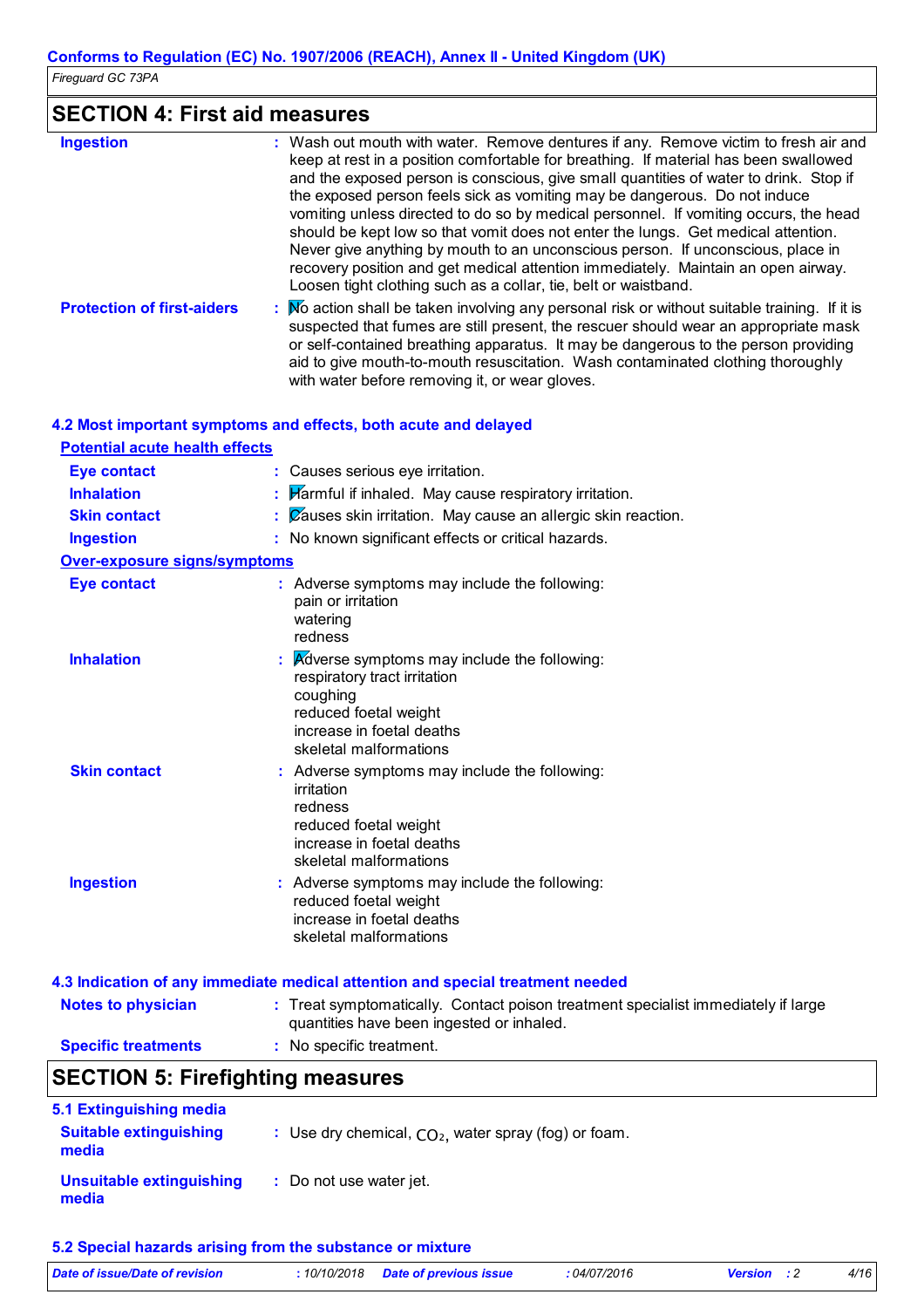## **SECTION 5: Firefighting measures**

| <b>Hazards from the</b><br>substance or mixture          | : Flammable liquid and vapour. Runoff to sewer may create fire or explosion hazard.<br>In a fire or if heated, a pressure increase will occur and the container may burst, with<br>the risk of a subsequent explosion. This material is harmful to aquatic life with long<br>lasting effects. Fire water contaminated with this material must be contained and<br>prevented from being discharged to any waterway, sewer or drain. |
|----------------------------------------------------------|------------------------------------------------------------------------------------------------------------------------------------------------------------------------------------------------------------------------------------------------------------------------------------------------------------------------------------------------------------------------------------------------------------------------------------|
| <b>Hazardous thermal</b><br>decomposition products       | Decomposition products may include the following materials:<br>carbon dioxide<br>carbon monoxide<br>metal oxide/oxides                                                                                                                                                                                                                                                                                                             |
| <b>5.3 Advice for firefighters</b>                       |                                                                                                                                                                                                                                                                                                                                                                                                                                    |
| <b>Special protective actions</b><br>for fire-fighters   | : Promptly isolate the scene by removing all persons from the vicinity of the incident if<br>there is a fire. No action shall be taken involving any personal risk or without suitable<br>training. Move containers from fire area if this can be done without risk. Use water<br>spray to keep fire-exposed containers cool.                                                                                                      |
| <b>Special protective</b><br>equipment for fire-fighters | : Fire-fighters should wear appropriate protective equipment and self-contained<br>breathing apparatus (SCBA) with a full face-piece operated in positive pressure<br>mode. Clothing for fire-fighters (including helmets, protective boots and gloves)<br>conforming to European standard EN 469 will provide a basic level of protection for<br>chemical incidents.                                                              |

## **SECTION 6: Accidental release measures**

|                                                          |   | 6.1 Personal precautions, protective equipment and emergency procedures                                                                                                                                                                                                                                                                                                                                                                                                                                                                                                                                                                                    |
|----------------------------------------------------------|---|------------------------------------------------------------------------------------------------------------------------------------------------------------------------------------------------------------------------------------------------------------------------------------------------------------------------------------------------------------------------------------------------------------------------------------------------------------------------------------------------------------------------------------------------------------------------------------------------------------------------------------------------------------|
| For non-emergency<br>personnel                           |   | : No action shall be taken involving any personal risk or without suitable training.<br>Evacuate surrounding areas. Keep unnecessary and unprotected personnel from<br>entering. Do not touch or walk through spilt material. Shut off all ignition sources.<br>No flares, smoking or flames in hazard area. Avoid breathing vapour or mist.<br>Provide adequate ventilation. Wear appropriate respirator when ventilation is<br>inadequate. Put on appropriate personal protective equipment.                                                                                                                                                             |
| For emergency responders                                 | ÷ | If specialised clothing is required to deal with the spillage, take note of any<br>information in Section 8 on suitable and unsuitable materials. See also the<br>information in "For non-emergency personnel".                                                                                                                                                                                                                                                                                                                                                                                                                                            |
| <b>6.2 Environmental</b><br>precautions                  |   | : Avoid dispersal of spilt material and runoff and contact with soil, waterways, drains<br>and sewers. Inform the relevant authorities if the product has caused environmental<br>pollution (sewers, waterways, soil or air). Water polluting material. May be harmful<br>to the environment if released in large quantities.                                                                                                                                                                                                                                                                                                                              |
| 6.3 Methods and material for containment and cleaning up |   |                                                                                                                                                                                                                                                                                                                                                                                                                                                                                                                                                                                                                                                            |
| <b>Small spill</b>                                       |   | : Stop leak if without risk. Move containers from spill area. Use spark-proof tools and<br>explosion-proof equipment. Dilute with water and mop up if water-soluble.<br>Alternatively, or if water-insoluble, absorb with an inert dry material and place in an<br>appropriate waste disposal container. Dispose of via a licensed waste disposal<br>contractor.                                                                                                                                                                                                                                                                                           |
| <b>Large spill</b>                                       |   | : Stop leak if without risk. Move containers from spill area. Use spark-proof tools and<br>explosion-proof equipment. Approach the release from upwind. Prevent entry into<br>sewers, water courses, basements or confined areas. Wash spillages into an<br>effluent treatment plant or proceed as follows. Contain and collect spillage with non-<br>combustible, absorbent material e.g. sand, earth, vermiculite or diatomaceous earth<br>and place in container for disposal according to local regulations. Dispose of via a<br>licensed waste disposal contractor. Contaminated absorbent material may pose the<br>same hazard as the spilt product. |
| <b>6.4 Reference to other</b><br><b>sections</b>         |   | : See Section 1 for emergency contact information.<br>See Section 8 for information on appropriate personal protective equipment.<br>See Section 13 for additional waste treatment information.                                                                                                                                                                                                                                                                                                                                                                                                                                                            |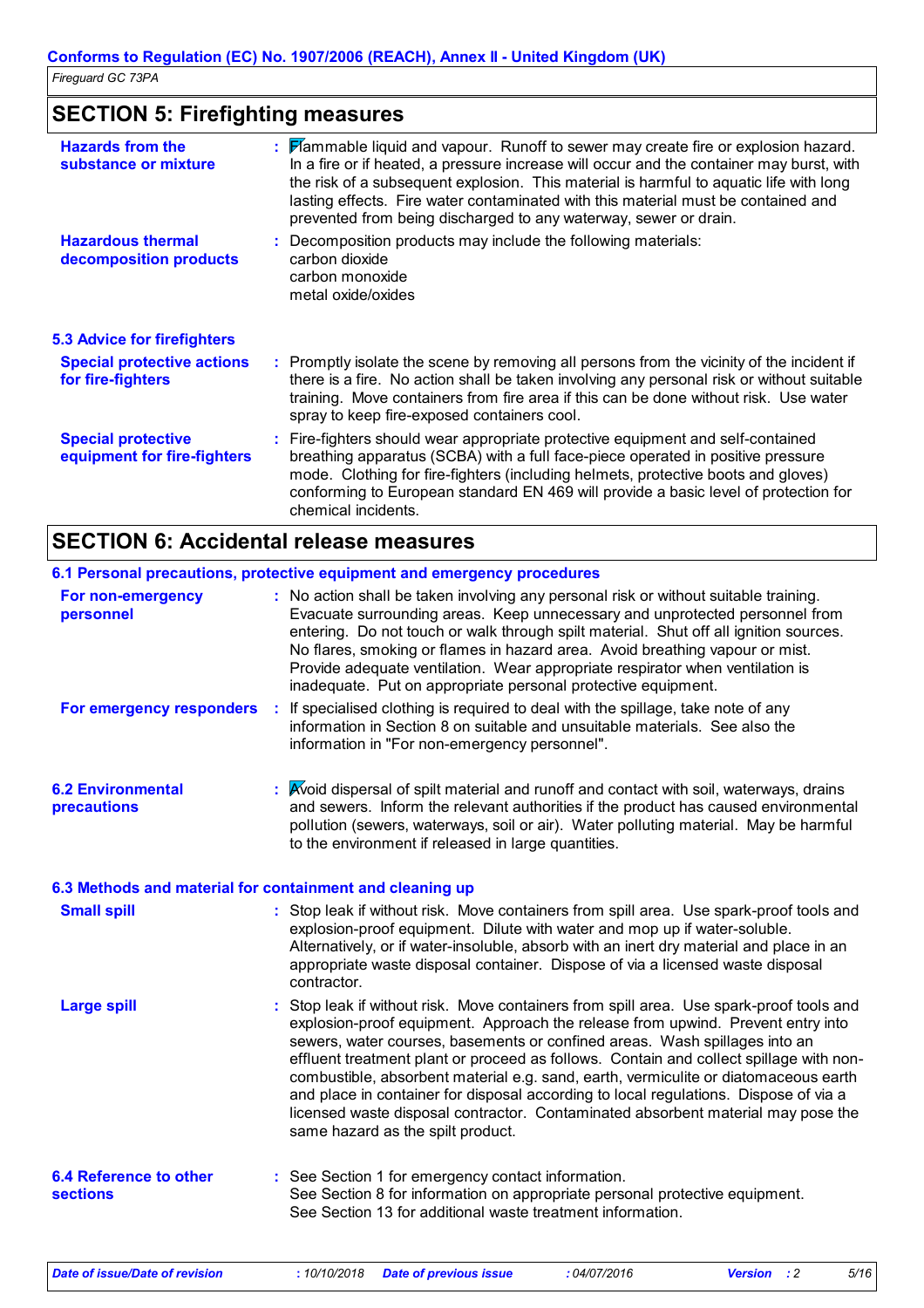### **SECTION 7: Handling and storage**

The information in this section contains generic advice and guidance. The list of Identified Uses in Section 1 should be consulted for any available use-specific information provided in the Exposure Scenario(s).

#### **7.1 Precautions for safe handling**

| <b>Protective measures</b>                       | : Put on appropriate personal protective equipment (see Section 8). Persons with a<br>history of skin sensitization problems should not be employed in any process in which<br>this product is used. Avoid exposure - obtain special instructions before use. Avoid<br>exposure during pregnancy. Do not handle until all safety precautions have been<br>read and understood. Do not get in eyes or on skin or clothing. Do not breathe<br>vapour or mist. Do not ingest. Avoid release to the environment. Use only with<br>adequate ventilation. Wear appropriate respirator when ventilation is inadequate. Do<br>not enter storage areas and confined spaces unless adequately ventilated. Keep in<br>the original container or an approved alternative made from a compatible material,<br>kept tightly closed when not in use. Store and use away from heat, sparks, open<br>flame or any other ignition source. Use explosion-proof electrical (ventilating, lighting<br>and material handling) equipment. Use only non-sparking tools. Take precautionary<br>measures against electrostatic discharges. Empty containers retain product residue<br>and can be hazardous. Do not reuse container. |
|--------------------------------------------------|-----------------------------------------------------------------------------------------------------------------------------------------------------------------------------------------------------------------------------------------------------------------------------------------------------------------------------------------------------------------------------------------------------------------------------------------------------------------------------------------------------------------------------------------------------------------------------------------------------------------------------------------------------------------------------------------------------------------------------------------------------------------------------------------------------------------------------------------------------------------------------------------------------------------------------------------------------------------------------------------------------------------------------------------------------------------------------------------------------------------------------------------------------------------------------------------------------------|
| <b>Advice on general</b><br>occupational hygiene | : Eating, drinking and smoking should be prohibited in areas where this material is<br>handled, stored and processed. Workers should wash hands and face before eating,<br>drinking and smoking. Remove contaminated clothing and protective equipment<br>before entering eating areas. See also Section 8 for additional information on<br>hygiene measures.                                                                                                                                                                                                                                                                                                                                                                                                                                                                                                                                                                                                                                                                                                                                                                                                                                             |

#### **7.2 Conditions for safe storage, including any incompatibilities**

Store in accordance with local regulations. Store in a segregated and approved area. Store in original container protected from direct sunlight in a dry, cool and well-ventilated area, away from incompatible materials (see Section 10) and food and drink. Store locked up. Eliminate all ignition sources. Separate from oxidizing materials. Keep container tightly closed and sealed until ready for use. Containers that have been opened must be carefully resealed and kept upright to prevent leakage. Do not store in unlabelled containers. Use appropriate containment to avoid environmental contamination.

#### **Seveso Directive - Reporting thresholds (in tonnes)**

|--|

| <b>Category</b>                                                    | Notification and MAPP Safety report threshold<br><b>threshold</b> |       |
|--------------------------------------------------------------------|-------------------------------------------------------------------|-------|
| <b>P5c:</b> Flammable liquids 2 and 3 not falling under P5a or P5b | 5000                                                              | 50000 |

#### **7.3 Specific end use(s)**

**solutions**

**Recommendations :** : Not available.

**Industrial sector specific :** : Not available.

## **SECTION 8: Exposure controls/personal protection**

The list of Identified Uses in Section 1 should be consulted for any available use-specific information provided in the Exposure Scenario(s).

#### **8.1 Control parameters**

#### **Occupational exposure limits**

| <b>Product/ingredient name</b>                  | <b>Exposure limit values</b> |                                                                                                                                                                                                                                      |                                                       |                |     |      |
|-------------------------------------------------|------------------------------|--------------------------------------------------------------------------------------------------------------------------------------------------------------------------------------------------------------------------------------|-------------------------------------------------------|----------------|-----|------|
| <b>s</b> tyrene<br>cobalt bis(2-ethylhexanoate) |                              | STEL: 250 ppm 15 minutes.                                                                                                                                                                                                            | <b>EH40/2005 WELs (United Kingdom (UK), 12/2011).</b> |                |     |      |
|                                                 |                              | TWA: 100 ppm 8 hours.<br>TWA: 430 mg/m <sup>3</sup> 8 hours.<br>STEL: 1080 mg/m <sup>3</sup> 15 minutes.<br>EH40/2005 WELs (United Kingdom (UK), 12/2011). Inhalation<br>sensitiser.<br>TWA: $0.1 \text{ mg/m}^3$ , (as Co) 8 hours. |                                                       |                |     |      |
| Date of issue/Date of revision                  | :10/10/2018                  | <b>Date of previous issue</b>                                                                                                                                                                                                        | :04/07/2016                                           | <b>Version</b> | - 2 | 6/16 |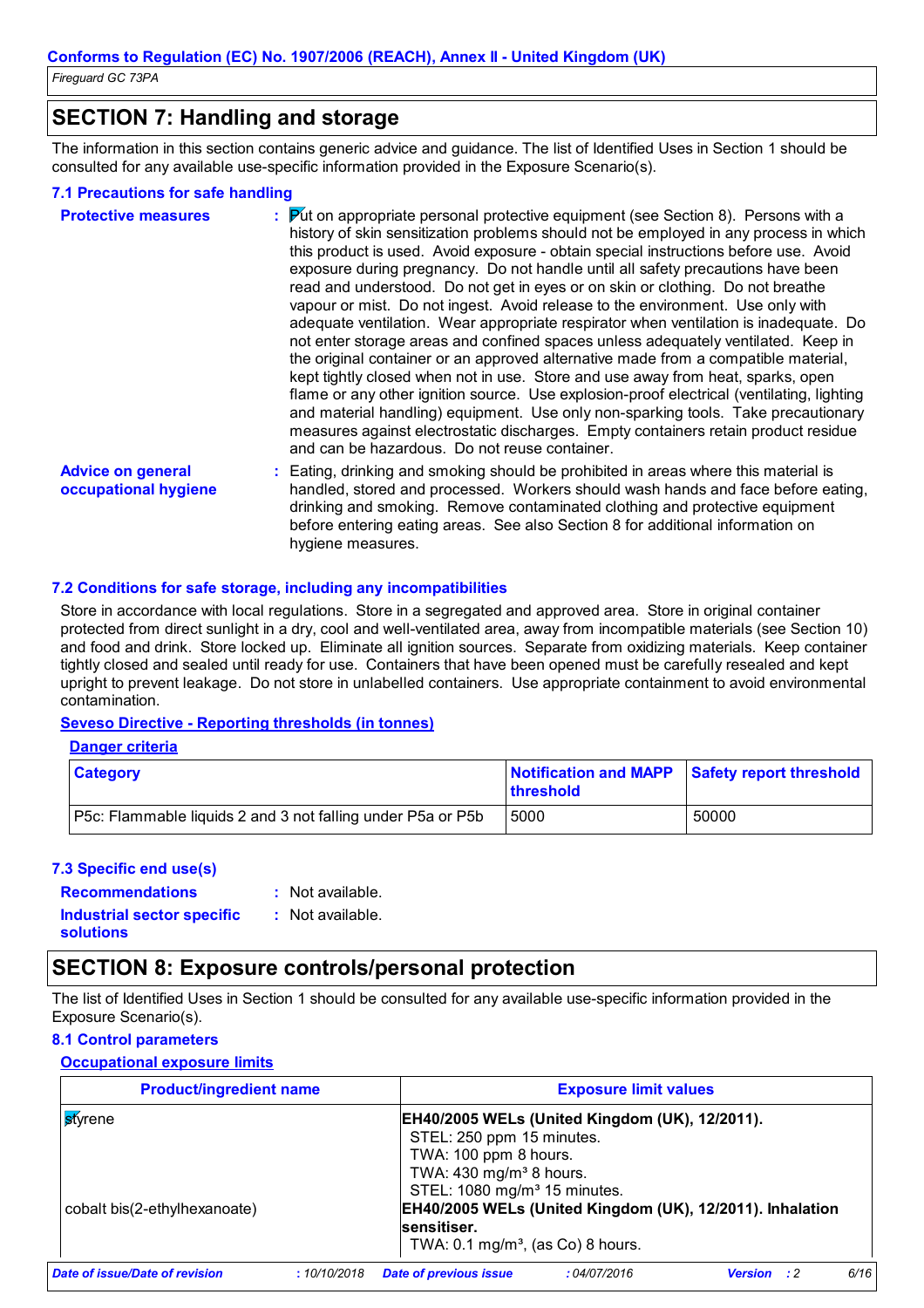### **SECTION 8: Exposure controls/personal protection**

| 1-methoxy-2-propanol            | EH40/2005 WELs (United Kingdom (UK), 12/2011). Absorbed                          |
|---------------------------------|----------------------------------------------------------------------------------|
|                                 | through skin.                                                                    |
|                                 | STEL: 560 mg/m <sup>3</sup> 15 minutes.                                          |
|                                 | STEL: 150 ppm 15 minutes.                                                        |
|                                 | TWA: 375 mg/m <sup>3</sup> 8 hours.                                              |
|                                 | TWA: 100 ppm 8 hours.                                                            |
| (2-methoxymethylethoxy)propanol | EH40/2005 WELs (United Kingdom (UK), 12/2011). Absorbed                          |
|                                 | through skin.                                                                    |
|                                 | TWA: $308 \text{ mg/m}^3$ 8 hours.                                               |
|                                 | TWA: 50 ppm 8 hours.                                                             |
| phenol                          | EH40/2005 WELs (United Kingdom (UK), 12/2011). Absorbed                          |
|                                 | through skin.                                                                    |
|                                 | TWA: 2 ppm 8 hours.                                                              |
|                                 | STEL: 16 mg/m <sup>3</sup> 15 minutes.                                           |
|                                 | STEL: 4 ppm 15 minutes.                                                          |
|                                 | TWA: $7.8 \text{ mg/m}^3$ 8 hours.                                               |
| <b>Recommended monitoring</b>   | : If this product contains ingredients with exposure limits, personal, workplace |

**procedures**

atmosphere or biological monitoring may be required to determine the effectiveness of the ventilation or other control measures and/or the necessity to use respiratory protective equipment. Reference should be made to monitoring standards, such as the following: European Standard EN 689 (Workplace atmospheres - Guidance for the assessment of exposure by inhalation to chemical agents for comparison with limit values and measurement strategy) European Standard EN 14042 (Workplace atmospheres - Guide for the application and use of procedures for the assessment of exposure to chemical and biological agents) European Standard EN 482 (Workplace atmospheres - General requirements for the performance of procedures for the measurement of chemical agents) Reference to national guidance documents for methods for the determination of hazardous substances will also be required.

#### **DNELs/DMELs**

| <b>Product/ingredient name</b> | <b>Type</b> | <b>Exposure</b>                 | <b>Value</b>                 | <b>Population</b>                | <b>Effects</b> |
|--------------------------------|-------------|---------------------------------|------------------------------|----------------------------------|----------------|
| styrene                        | <b>DNEL</b> | Short term<br><b>Inhalation</b> | 289 mg/m <sup>3</sup>        | Workers                          | Systemic       |
|                                | <b>DNEL</b> | Short term<br><b>Inhalation</b> | $306 \text{ mg/m}^3$         | Workers                          | Local          |
|                                | <b>DNEL</b> | Long term Dermal                | 406 mg/kg<br>bw/day          | <b>Workers</b>                   | Systemic       |
|                                | <b>DNEL</b> | Long term<br><b>Inhalation</b>  | $85 \text{ mg/m}^3$          | Workers                          | Systemic       |
|                                | <b>DNEL</b> | Short term<br><b>Inhalation</b> | 174.25 mg/<br>m <sup>3</sup> | Consumers                        | Systemic       |
|                                | <b>DNEL</b> | Short term<br>Inhalation        | m <sup>3</sup>               | 182.75 mg/ Consumers             | Local          |
|                                | <b>DNEL</b> | Long term Dermal                | 343 mg/kg<br>bw/day          | Consumers                        | Systemic       |
|                                | <b>DNEL</b> | Long term<br>Inhalation         |                              | 10.2 mg/m <sup>3</sup> Consumers | Systemic       |
|                                | <b>DNEL</b> | Long term Oral                  | $2.1$ mg/kg<br>bw/day        | Consumers                        | Systemic       |

#### **PNECs**

| <b>Product/ingredient name</b> | <b>Compartment Detail</b> | <b>Value</b>       | <b>Method Detail</b> |
|--------------------------------|---------------------------|--------------------|----------------------|
| styrene                        | Fresh water               | $0.028$ mg/l       |                      |
|                                | Marine water              | 0.0028 mg/l        |                      |
|                                | Fresh water sediment      | 0.614 mg/kg dwt    |                      |
|                                | Marine water sediment     | $0.0614$ mg/kg dwt |                      |
|                                | Soil                      | $0.2$ mg/kg dwt    |                      |
|                                | Sewage Treatment          | $5$ mg/l           |                      |
|                                | Plant                     |                    |                      |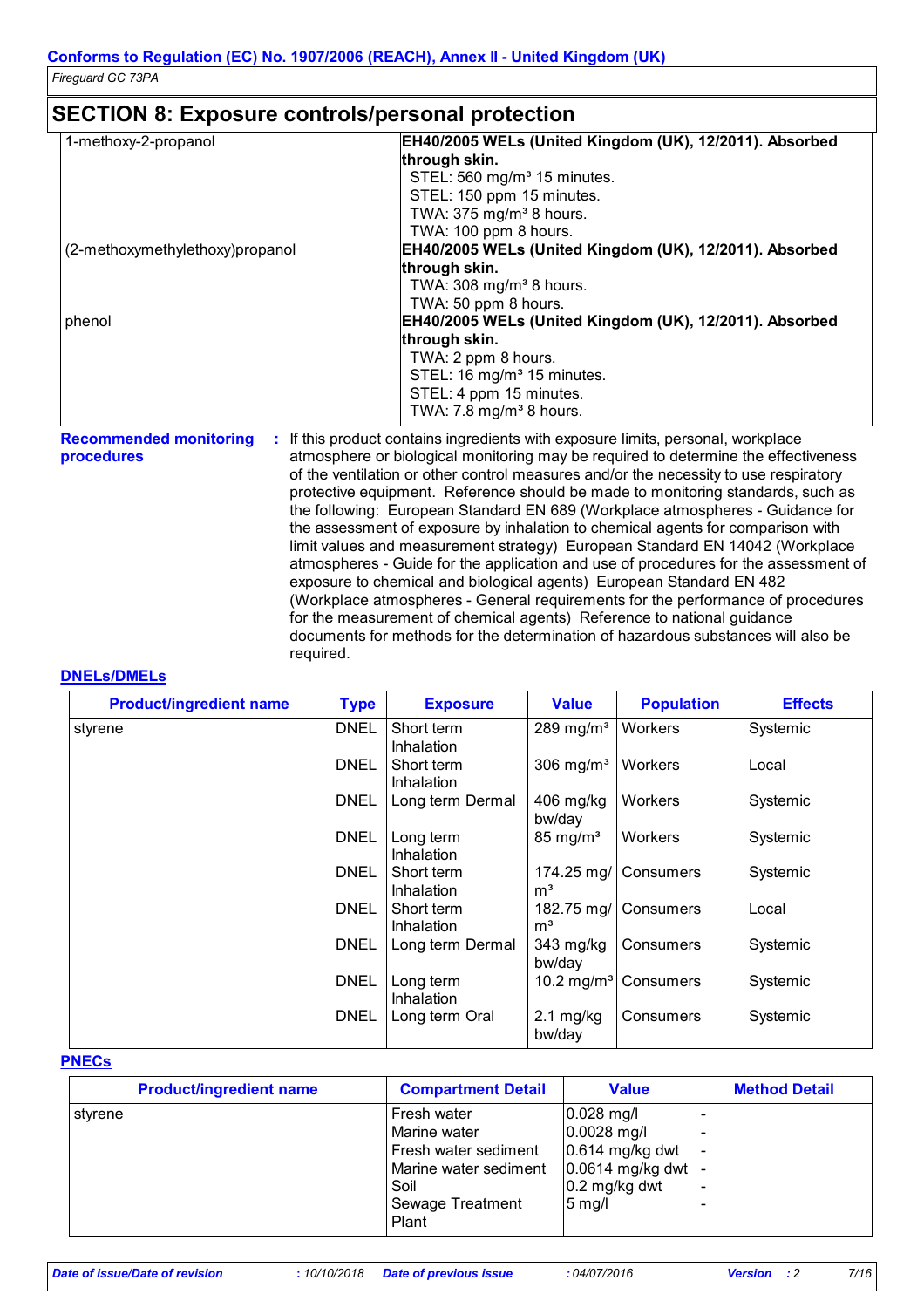## **SECTION 8: Exposure controls/personal protection**

| <b>8.2 Exposure controls</b>                     |                                                                                                                                                                                                                                                                                                                                                                                                                                                                                                                                                                                                                      |  |
|--------------------------------------------------|----------------------------------------------------------------------------------------------------------------------------------------------------------------------------------------------------------------------------------------------------------------------------------------------------------------------------------------------------------------------------------------------------------------------------------------------------------------------------------------------------------------------------------------------------------------------------------------------------------------------|--|
| <b>Appropriate engineering</b><br>controls       | : Use only with adequate ventilation. Use process enclosures, local exhaust<br>ventilation or other engineering controls to keep worker exposure to airborne<br>contaminants below any recommended or statutory limits. The engineering controls<br>also need to keep gas, vapour or dust concentrations below any lower explosive<br>limits. Use explosion-proof ventilation equipment.                                                                                                                                                                                                                             |  |
| <b>Individual protection measures</b>            |                                                                                                                                                                                                                                                                                                                                                                                                                                                                                                                                                                                                                      |  |
| <b>Hygiene measures</b>                          | Wash hands, forearms and face thoroughly after handling chemical products, before<br>eating, smoking and using the lavatory and at the end of the working period.<br>Appropriate techniques should be used to remove potentially contaminated clothing.<br>Contaminated work clothing should not be allowed out of the workplace. Wash<br>contaminated clothing before reusing. Ensure that eyewash stations and safety<br>showers are close to the workstation location.                                                                                                                                            |  |
| <b>Eye/face protection</b>                       | Safety eyewear complying with an approved standard should be used when a risk<br>assessment indicates this is necessary to avoid exposure to liquid splashes, mists,<br>gases or dusts. If contact is possible, the following protection should be worn,<br>unless the assessment indicates a higher degree of protection: chemical splash<br>goggles.                                                                                                                                                                                                                                                               |  |
| <b>Skin protection</b>                           |                                                                                                                                                                                                                                                                                                                                                                                                                                                                                                                                                                                                                      |  |
| <b>Hand protection</b>                           | Chemical-resistant, impervious gloves complying with an approved standard should<br>be worn at all times when handling chemical products if a risk assessment indicates<br>this is necessary. Considering the parameters specified by the glove manufacturer,<br>check during use that the gloves are still retaining their protective properties. It<br>should be noted that the time to breakthrough for any glove material may be<br>different for different glove manufacturers. In the case of mixtures, consisting of<br>several substances, the protection time of the gloves cannot be accurately estimated. |  |
| <b>Body protection</b>                           | Personal protective equipment for the body should be selected based on the task<br>being performed and the risks involved and should be approved by a specialist<br>before handling this product. When there is a risk of ignition from static electricity,<br>wear anti-static protective clothing. For the greatest protection from static<br>discharges, clothing should include anti-static overalls, boots and gloves. Refer to<br>European Standard EN 1149 for further information on material and design<br>requirements and test methods.                                                                   |  |
| <b>Other skin protection</b>                     | : Appropriate footwear and any additional skin protection measures should be<br>selected based on the task being performed and the risks involved and should be<br>approved by a specialist before handling this product.                                                                                                                                                                                                                                                                                                                                                                                            |  |
| <b>Respiratory protection</b>                    | Based on the hazard and potential for exposure, select a respirator that meets the<br>appropriate standard or certification. Respirators must be used according to a<br>respiratory protection program to ensure proper fitting, training, and other important<br>aspects of use.                                                                                                                                                                                                                                                                                                                                    |  |
| <b>Environmental exposure</b><br><b>controls</b> | Emissions from ventilation or work process equipment should be checked to ensure<br>they comply with the requirements of environmental protection legislation. In some<br>cases, fume scrubbers, filters or engineering modifications to the process equipment<br>will be necessary to reduce emissions to acceptable levels.                                                                                                                                                                                                                                                                                        |  |

## **SECTION 9: Physical and chemical properties**

#### **9.1 Information on basic physical and chemical properties**

| <b>Appearance</b>                   |                        |
|-------------------------------------|------------------------|
| <b>Physical state</b>               | $:$ Liquid.            |
| <b>Colour</b>                       | $:$ Not available.     |
| Odour                               | : Solvent              |
| <b>Odour threshold</b>              | $\cdot$ Not available. |
| рH                                  | $:$ Not available.     |
| <b>Melting point/freezing point</b> | $:$ Not available.     |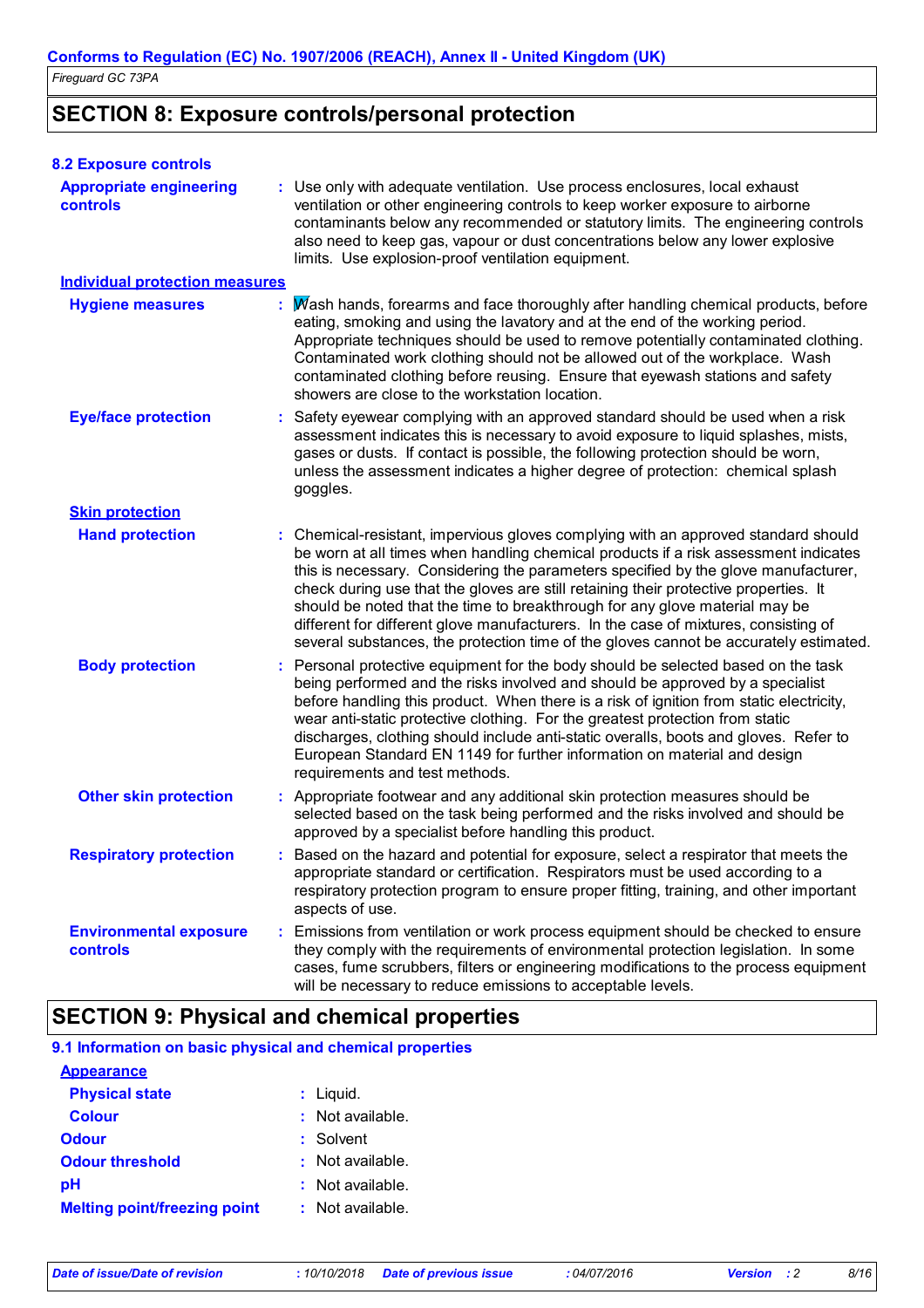## **SECTION 9: Physical and chemical properties**

| Initial boiling point and boiling<br>range                 | Not available.<br>t.                                 |
|------------------------------------------------------------|------------------------------------------------------|
| <b>Flash point</b>                                         | Closed cup: 32°C<br>t                                |
| <b>Evaporation rate</b>                                    | Not available.                                       |
| <b>Flammability (solid, gas)</b>                           | Not available.                                       |
| <b>Burning time</b>                                        | Not applicable.                                      |
| <b>Burning rate</b>                                        | Not applicable.<br>t                                 |
| <b>Upper/lower flammability or</b><br>explosive limits     | Not available.<br>ř.                                 |
| <b>Vapour pressure</b>                                     | Not available.<br>t                                  |
| <b>Vapour density</b>                                      | Not available.                                       |
| <b>Relative density</b>                                    | $: 1.1 \text{ to } 1.2$                              |
| <b>Solubility(ies)</b>                                     | Not available.                                       |
| <b>Solubility in water</b>                                 | Not available.                                       |
| <b>Partition coefficient: n-octanol/</b><br>water          | Not available.<br>÷.                                 |
| <b>Auto-ignition temperature</b>                           | Not available.<br>t.                                 |
| <b>Decomposition temperature</b>                           | Not available.<br>t.                                 |
| <b>Viscosity</b>                                           | Kinematic (40 $^{\circ}$ C): >0.4 cm <sup>2</sup> /s |
| <b>Explosive properties</b>                                | Not available.                                       |
| <b>Oxidising properties</b>                                | Not available.<br>÷.                                 |
| 9.2 Other information                                      |                                                      |
| <b>Heat of combustion</b>                                  | Not available.<br>t.                                 |
| <b>Enclosed space ignition -</b><br><b>Time equivalent</b> | Not applicable.<br>t                                 |
|                                                            |                                                      |

No additional information.

## **SECTION 10: Stability and reactivity**

| <b>10.1 Reactivity</b>                            | : No specific test data related to reactivity available for this product or its ingredients.                                                                                 |
|---------------------------------------------------|------------------------------------------------------------------------------------------------------------------------------------------------------------------------------|
| <b>10.2 Chemical stability</b>                    | : The product is stable.                                                                                                                                                     |
| <b>10.3 Possibility of</b><br>hazardous reactions | : Under normal conditions of storage and use, hazardous reactions will not occur.                                                                                            |
| <b>10.4 Conditions to avoid</b>                   | : Avoid all possible sources of ignition (spark or flame). Do not pressurise, cut, weld,<br>braze, solder, drill, grind or expose containers to heat or sources of ignition. |
| 10.5 Incompatible materials                       | : Reactive or incompatible with the following materials:<br>oxidizing materials                                                                                              |
| <b>10.6 Hazardous</b><br>decomposition products   | : Under normal conditions of storage and use, hazardous decomposition products<br>should not be produced.                                                                    |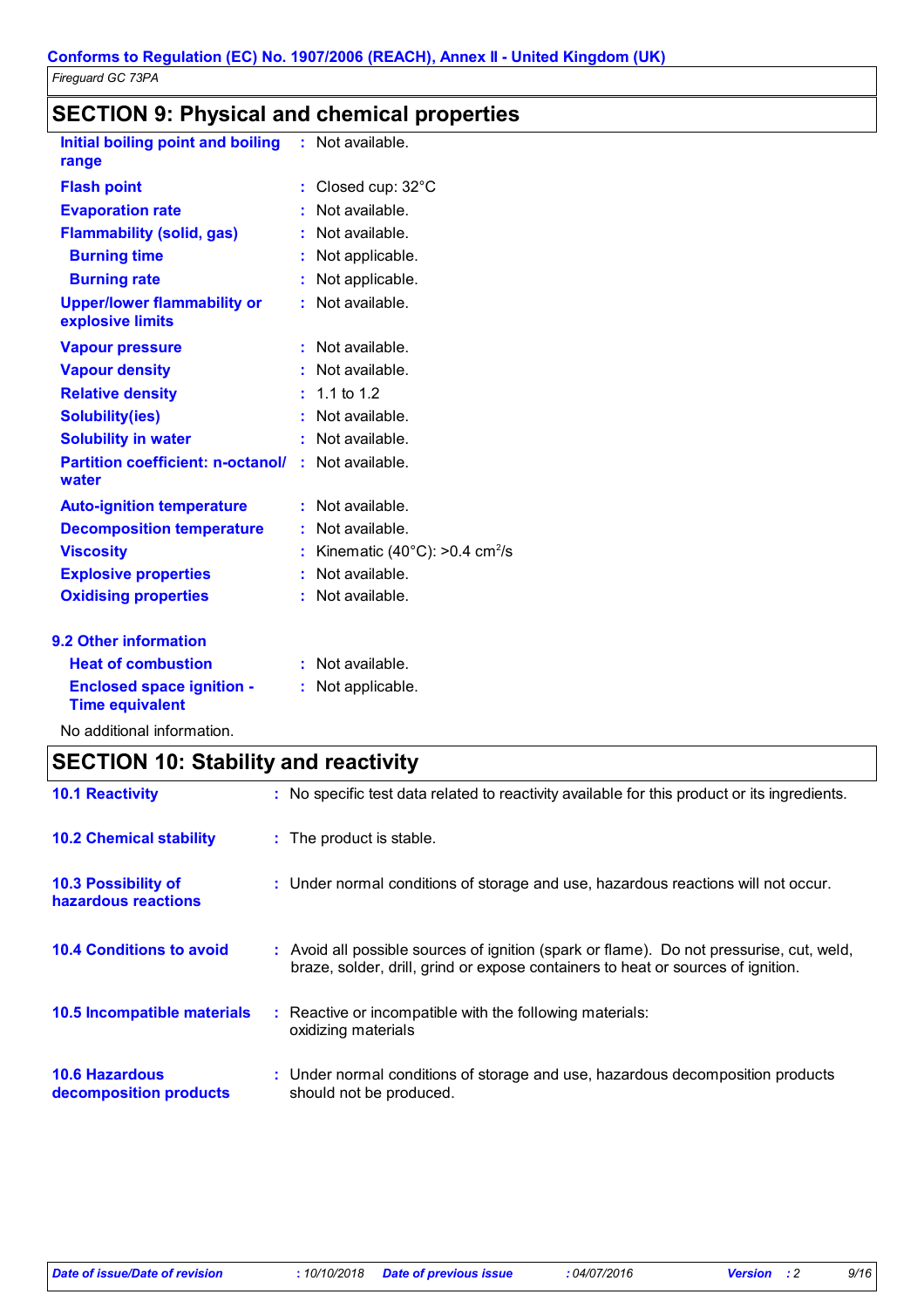## **SECTION 11: Toxicological information**

### **11.1 Information on toxicological effects**

#### **Acute toxicity**

| <b>Product/ingredient name</b> | <b>Result</b>                 | <b>Species</b> | <b>Dose</b>             | <b>Exposure</b> |
|--------------------------------|-------------------------------|----------------|-------------------------|-----------------|
| styrene                        | LC50 Inhalation Gas.          | Rat            | 2770 ppm                | 4 hours         |
|                                | <b>LC50 Inhalation Vapour</b> | Rat            | 11800 mg/m <sup>3</sup> | 4 hours         |
|                                | LD50 Dermal                   | Rat            | >2000 mg/kg             | ٠               |
|                                | LD50 Oral                     | Rat            | 2650 mg/kg              |                 |
| oxybenzone                     | LD50 Oral                     | Rat            | 7400 mg/kg              |                 |
| cobalt bis(2-ethylhexanoate)   | LD50 Dermal                   | Rabbit         | $>5$ g/kg               |                 |
|                                | LD50 Oral                     | Rat            | >2000 mg/kg             |                 |
| 1-methoxy-2-propanol           | LD50 Dermal                   | Rabbit         | $13$ g/kg               |                 |
|                                | LD50 Oral                     | Rat            | 6600 mg/kg              |                 |
| phenol                         | LD50 Dermal                   | Rabbit         | 630 mg/kg               |                 |
|                                | LD50 Dermal                   | Rat            | 669 mg/kg               |                 |
|                                | LD50 Oral                     | Rat            | 317 mg/kg               |                 |

**Conclusion/Summary :** Not available.

#### **Acute toxicity estimates**

| <b>Route</b>              | <b>ATE value</b> |
|---------------------------|------------------|
| <b>Inhalation</b> (gases) | 10068.9 ppm      |
| Inhalation (vapours)      | 42.89 mg/l       |

#### **Irritation/Corrosion**

| <b>Result</b>            | <b>Species</b> | <b>Score</b>                 | <b>Exposure</b>             | <b>Observation</b>                                                                  |
|--------------------------|----------------|------------------------------|-----------------------------|-------------------------------------------------------------------------------------|
| Eyes - Mild irritant     | Human          | $\qquad \qquad \blacksquare$ | 50 parts per<br>million     |                                                                                     |
| Eyes - Moderate irritant | Rabbit         | $\overline{\phantom{a}}$     | 24 hours 100                | $\blacksquare$                                                                      |
| Eyes - Severe irritant   | Rabbit         | $\qquad \qquad \blacksquare$ | 100                         |                                                                                     |
| Skin - Mild irritant     | Rabbit         | $\overline{a}$               | 500<br>milligrams           |                                                                                     |
| Skin - Moderate irritant | Rabbit         | -                            | 100 Percent                 | $\overline{\phantom{a}}$                                                            |
| Skin - Mild irritant     | Rabbit         | $\overline{\phantom{0}}$     | 500                         |                                                                                     |
| Eyes - Mild irritant     | Rabbit         | -                            | 0.5 minutes<br>5 milligrams | $\overline{\phantom{a}}$                                                            |
| Eyes - Severe irritant   | Rabbit         | $\overline{\phantom{a}}$     |                             | $\overline{\phantom{a}}$                                                            |
| Skin - Severe irritant   | Pig            | $\qquad \qquad \blacksquare$ | 0.5 minutes<br>400          | $\overline{\phantom{a}}$                                                            |
| Skin - Mild irritant     | Rabbit         | $\overline{\phantom{a}}$     | 100                         | $\blacksquare$                                                                      |
| Skin - Severe irritant   | Rabbit         | $\qquad \qquad \blacksquare$ | 535<br>milligrams           |                                                                                     |
|                          |                |                              |                             | milligrams<br>milligrams<br>milligrams<br>5 milligrams<br>microliters<br>milligrams |

| Date of issue/Date of revision | :10/10/2018<br><b>Date of previous issue</b> | :04/07/2016 | <b>Version</b><br>$\cdot$ : 2 | 10/16 |
|--------------------------------|----------------------------------------------|-------------|-------------------------------|-------|
| <b>Conclusion/Summary</b>      | Not available.                               |             |                               |       |
| <b>Teratogenicity</b>          |                                              |             |                               |       |
| <b>Conclusion/Summary</b>      | Not available.                               |             |                               |       |
| <b>Reproductive toxicity</b>   |                                              |             |                               |       |
| <b>Conclusion/Summary</b>      | Not available.<br>÷.                         |             |                               |       |
| <b>Carcinogenicity</b>         |                                              |             |                               |       |
| <b>Conclusion/Summary</b>      | $:$ Not available.                           |             |                               |       |
| <b>Mutagenicity</b>            |                                              |             |                               |       |
| <b>Conclusion/Summary</b>      | Not available.<br>÷                          |             |                               |       |
| <b>Sensitisation</b>           |                                              |             |                               |       |
|                                |                                              |             |                               |       |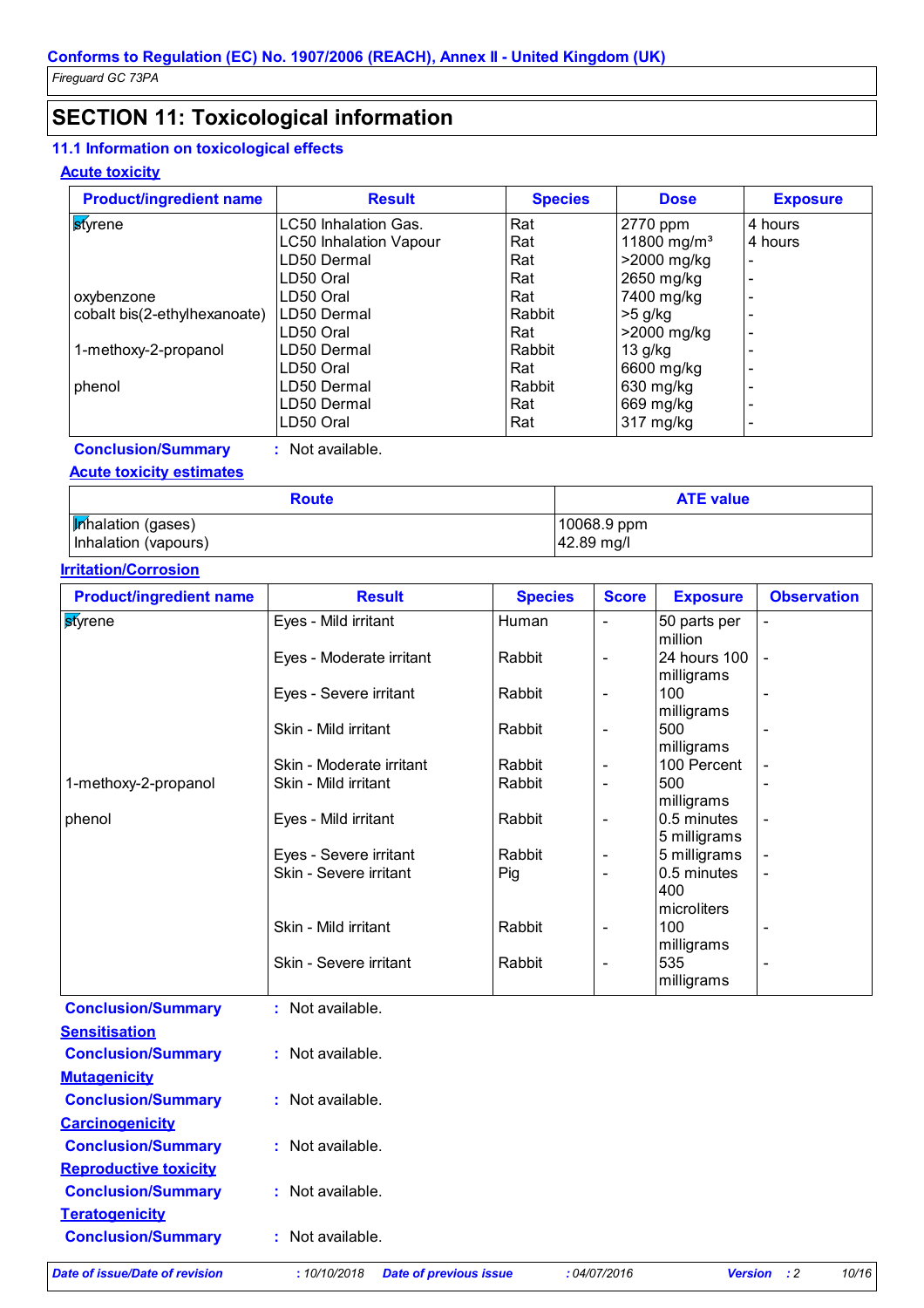## **SECTION 11: Toxicological information**

|                                                             | <b>Specific target organ toxicity (single exposure)</b>                                                                                                                   |                                                              |                                                       |                                       |                                 |
|-------------------------------------------------------------|---------------------------------------------------------------------------------------------------------------------------------------------------------------------------|--------------------------------------------------------------|-------------------------------------------------------|---------------------------------------|---------------------------------|
|                                                             | <b>Product/ingredient name</b>                                                                                                                                            |                                                              | <b>Category</b>                                       | <b>Route of</b><br>exposure           | <b>Target organs</b>            |
| <b>st</b> yrene                                             |                                                                                                                                                                           | Category 3                                                   |                                                       | Not applicable.                       | Respiratory tract<br>irritation |
|                                                             | <b>Specific target organ toxicity (repeated exposure)</b>                                                                                                                 |                                                              |                                                       |                                       |                                 |
|                                                             | <b>Product/ingredient name</b>                                                                                                                                            |                                                              | <b>Category</b>                                       | <b>Route of</b><br>exposure           | <b>Target organs</b>            |
| styrene                                                     |                                                                                                                                                                           | Category 1                                                   |                                                       | Not determined                        | hearing organs                  |
| <b>Aspiration hazard</b>                                    |                                                                                                                                                                           |                                                              |                                                       |                                       |                                 |
|                                                             | <b>Product/ingredient name</b>                                                                                                                                            |                                                              |                                                       | <b>Result</b>                         |                                 |
| styrene                                                     |                                                                                                                                                                           |                                                              |                                                       | <b>ASPIRATION HAZARD - Category 1</b> |                                 |
| <b>Information on likely routes</b><br>of exposure          | : Not available.                                                                                                                                                          |                                                              |                                                       |                                       |                                 |
| <b>Potential acute health effects</b><br><b>Eye contact</b> | : Causes serious eye irritation.                                                                                                                                          |                                                              |                                                       |                                       |                                 |
| <b>Inhalation</b>                                           |                                                                                                                                                                           |                                                              |                                                       |                                       |                                 |
| <b>Skin contact</b>                                         |                                                                                                                                                                           |                                                              | Harmful if inhaled. May cause respiratory irritation. |                                       |                                 |
|                                                             |                                                                                                                                                                           | Causes skin irritation. May cause an allergic skin reaction. |                                                       |                                       |                                 |
|                                                             | : No known significant effects or critical hazards.                                                                                                                       |                                                              |                                                       |                                       |                                 |
|                                                             |                                                                                                                                                                           |                                                              |                                                       |                                       |                                 |
|                                                             | Symptoms related to the physical, chemical and toxicological characteristics                                                                                              |                                                              |                                                       |                                       |                                 |
| <b>Ingestion</b><br><b>Eye contact</b>                      | : Adverse symptoms may include the following:<br>pain or irritation<br>watering<br>redness                                                                                |                                                              |                                                       |                                       |                                 |
| <b>Inhalation</b>                                           | : Adverse symptoms may include the following:<br>respiratory tract irritation<br>coughing<br>reduced foetal weight<br>increase in foetal deaths<br>skeletal malformations |                                                              |                                                       |                                       |                                 |
| <b>Skin contact</b>                                         | Adverse symptoms may include the following:<br>irritation<br>redness<br>reduced foetal weight<br>increase in foetal deaths<br>skeletal malformations                      |                                                              |                                                       |                                       |                                 |

| Date of issue/Date of revision               | <b>Date of previous issue</b><br>:10/10/2018 | :04/07/2016 | <b>Version</b><br>$\cdot$ : 2 | 11/16 |
|----------------------------------------------|----------------------------------------------|-------------|-------------------------------|-------|
| <b>Potential delayed effects</b>             | : Not available.                             |             |                               |       |
| <b>Potential immediate</b><br><b>effects</b> | : Not available.                             |             |                               |       |
| <b>Long term exposure</b>                    |                                              |             |                               |       |
| <b>Potential delayed effects</b>             | : Not available.                             |             |                               |       |
| <b>Potential immediate</b><br><b>effects</b> | : Not available.                             |             |                               |       |
| <b>Short term exposure</b>                   |                                              |             |                               |       |
|                                              |                                              |             |                               |       |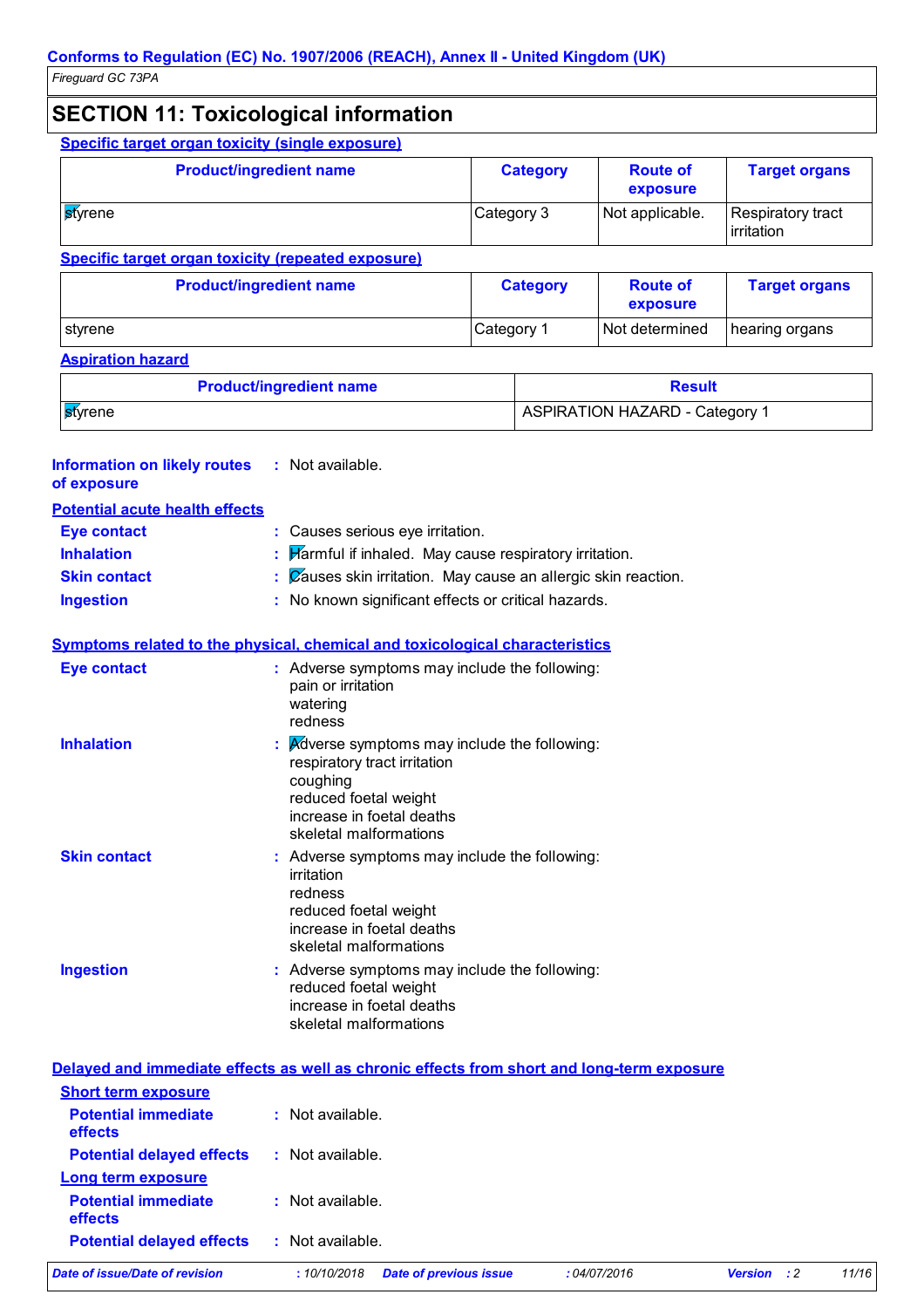## **SECTION 11: Toxicological information**

#### **Potential chronic health effects**

| <b>Product/ingredient name</b> | <b>Result</b>                                       | <b>Species</b>                                                                                                                                               | <b>Dose</b> | <b>Exposure</b> |  |
|--------------------------------|-----------------------------------------------------|--------------------------------------------------------------------------------------------------------------------------------------------------------------|-------------|-----------------|--|
| <b>styrene</b>                 | <b>Chronic NOAEL Dermal</b>                         | Rat                                                                                                                                                          | $615$ mg/kg | -               |  |
|                                | Chronic NOAEL Inhalation                            | Rat                                                                                                                                                          | 20 ppm      | 8 hours         |  |
|                                | Gas.                                                |                                                                                                                                                              |             |                 |  |
| <b>Conclusion/Summary</b>      | : Not available.                                    |                                                                                                                                                              |             |                 |  |
| <b>General</b>                 | low levels.                                         | : Causes damage to organs through prolonged or repeated exposure. Once<br>sensitized, a severe allergic reaction may occur when subsequently exposed to very |             |                 |  |
| <b>Carcinogenicity</b>         | : No known significant effects or critical hazards. |                                                                                                                                                              |             |                 |  |
| <b>Mutagenicity</b>            | : No known significant effects or critical hazards. |                                                                                                                                                              |             |                 |  |
| <b>Teratogenicity</b>          | : Suspected of damaging the unborn child.           |                                                                                                                                                              |             |                 |  |
| <b>Developmental effects</b>   | : No known significant effects or critical hazards. |                                                                                                                                                              |             |                 |  |
| <b>Fertility effects</b>       | : No known significant effects or critical hazards. |                                                                                                                                                              |             |                 |  |
|                                |                                                     |                                                                                                                                                              |             |                 |  |

## **SECTION 12: Ecological information**

**Other information :** Not available.

|  | <b>12.1 Toxicity</b> |  |  |
|--|----------------------|--|--|
|  |                      |  |  |

| <b>Product/ingredient name</b> | <b>Result</b>                       | <b>Species</b>                                           | <b>Exposure</b> |
|--------------------------------|-------------------------------------|----------------------------------------------------------|-----------------|
| <b>s</b> tyrene                | Acute EC50 1400 µg/l Fresh water    | Algae - Pseudokirchneriella<br>subcapitata               | 72 hours        |
|                                | Acute EC50 33 mg/l Fresh water      | Algae - Pseudokirchneriella<br>subcapitata               | 96 hours        |
|                                | Acute EC50 4700 µg/l Fresh water    | Daphnia - Daphnia magna                                  | 48 hours        |
|                                | Acute LC50 52 mg/l Marine water     | Crustaceans - Artemia salina                             | 48 hours        |
|                                | Acute LC50 4020 µg/l Fresh water    | Fish - Pimephales promelas                               | 96 hours        |
|                                | Chronic NOEC 1.01 mg/l              | Daphnia                                                  | 21 days         |
| oxybenzone                     | Chronic EC10 3.69 µg/l Marine water | Algae - Isochrysis galbana -<br>Exponential growth phase | 72 hours        |
|                                | Chronic NOEC 90 µg/l Fresh water    | Fish - Oryzias latipes - Adult                           | 28 days         |
| phenol                         | Chronic NOEC 16 µg/l Marine water   | Algae - Hormosira banksii -<br>Gamete                    | 72 hours        |
|                                | Chronic NOEC 1.5 mg/l Fresh water   | Daphnia - Daphnia magna                                  | 21 days         |

**Conclusion/Summary :** Not available.

#### **12.2 Persistence and degradability**

**Conclusion/Summary :** Not available.

| <b>Product/ingredient name</b>         | <b>Aquatic half-life</b> | <b>Photolysis</b> | Biodegradability |
|----------------------------------------|--------------------------|-------------------|------------------|
| <b>st</b> vrene                        |                          |                   | l Readilv        |
| <b>Loxybenzone</b>                     |                          |                   | Not readily      |
| $ $ cobalt bis(2-ethylhexanoate) $ $ - |                          |                   | Not readily      |

#### **12.3 Bioaccumulative potential**

| <b>Product/ingredient name</b> | $LogP_{ow}$              | <b>BCF</b> | <b>Potential</b> |
|--------------------------------|--------------------------|------------|------------------|
| <b>s</b> tvrene                | 0.35                     | 13.49      | l low            |
| oxybenzone                     | 3.79                     | 39 to 160  | llow             |
| cobalt bis(2-ethylhexanoate)   | $\overline{\phantom{a}}$ | 15600      | high             |
| 1-methoxy-2-propanol           | <1                       |            | low              |
| (2-methoxymethylethoxy)        | 0.004                    |            | llow             |
| propanol                       |                          |            |                  |
| phenol                         | 1.47                     | 647        | high             |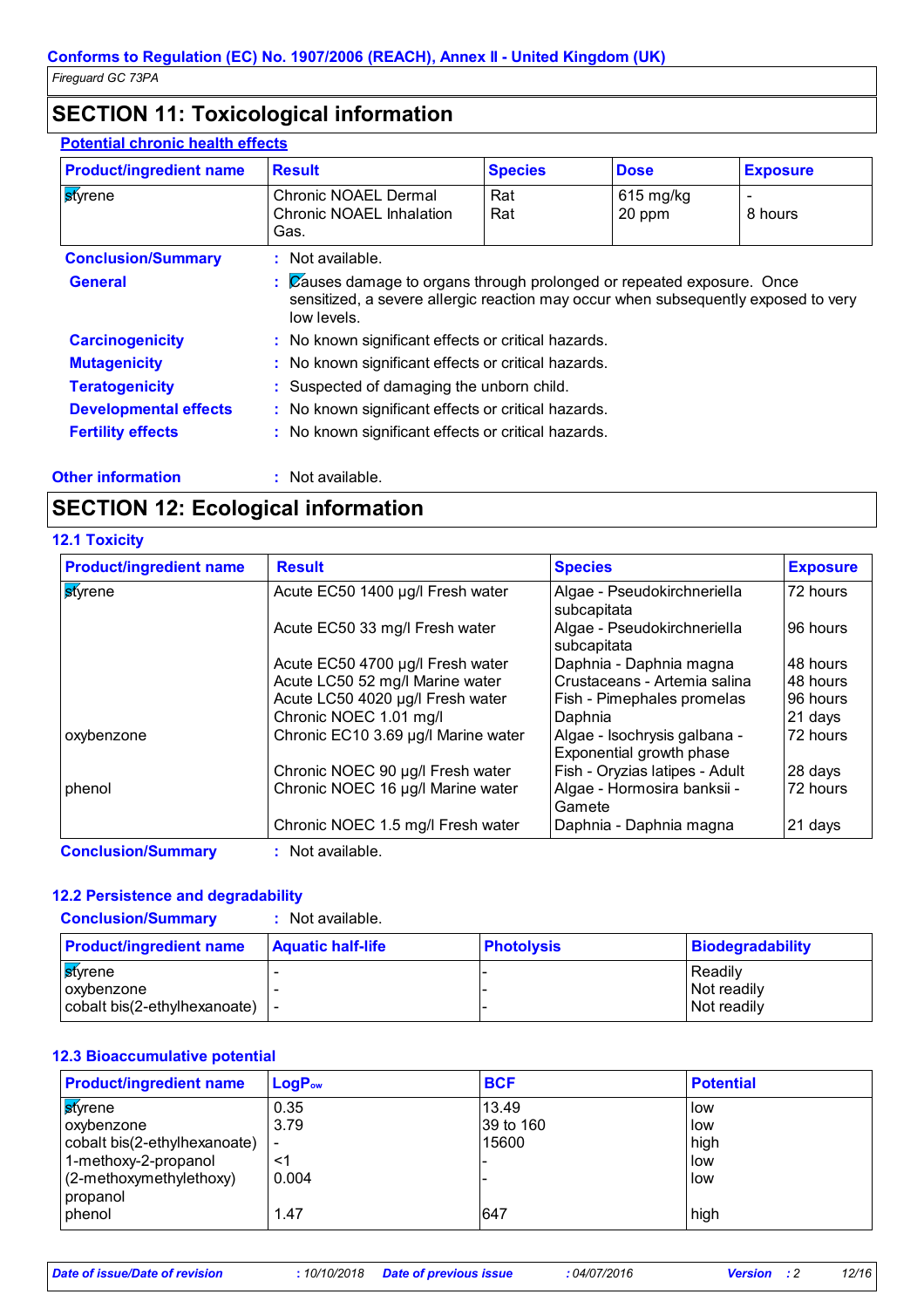## **SECTION 12: Ecological information**

| <b>12.4 Mobility in soil</b>                            |                  |
|---------------------------------------------------------|------------------|
| <b>Soil/water partition</b><br><b>coefficient (Koc)</b> | : Not available. |
| <b>Mobility</b>                                         | : Not available. |
| <b>12.5 Results of PBT and vPvB assessment</b>          |                  |

| <b>PBT</b>  | : Not applicable. |
|-------------|-------------------|
| <b>vPvB</b> | : Not applicable. |

|  |  | <b>12.6 Other adverse effect</b> |  |
|--|--|----------------------------------|--|
|--|--|----------------------------------|--|

**12.6 Other adverse effects** : No known significant effects or critical hazards.

### **SECTION 13: Disposal considerations**

The information in this section contains generic advice and guidance. The list of Identified Uses in Section 1 should be consulted for any available use-specific information provided in the Exposure Scenario(s).

#### **13.1 Waste treatment methods**

| <b>Product</b>             |                                                                                                                                                                                                                                                                                                                                                                                                                                                                                                                                                               |
|----------------------------|---------------------------------------------------------------------------------------------------------------------------------------------------------------------------------------------------------------------------------------------------------------------------------------------------------------------------------------------------------------------------------------------------------------------------------------------------------------------------------------------------------------------------------------------------------------|
| <b>Methods of disposal</b> | : The generation of waste should be avoided or minimised wherever possible.<br>Disposal of this product, solutions and any by-products should at all times comply<br>with the requirements of environmental protection and waste disposal legislation and<br>any regional local authority requirements. Dispose of surplus and non-recyclable<br>products via a licensed waste disposal contractor. Waste should not be disposed of<br>untreated to the sewer unless fully compliant with the requirements of all authorities<br>with jurisdiction.           |
| <b>Hazardous waste</b>     | : The classification of the product may meet the criteria for a hazardous waste.                                                                                                                                                                                                                                                                                                                                                                                                                                                                              |
| <b>Packaging</b>           |                                                                                                                                                                                                                                                                                                                                                                                                                                                                                                                                                               |
| <b>Methods of disposal</b> | : The generation of waste should be avoided or minimised wherever possible. Waste<br>packaging should be recycled. Incineration or landfill should only be considered<br>when recycling is not feasible.                                                                                                                                                                                                                                                                                                                                                      |
| <b>Special precautions</b> | : This material and its container must be disposed of in a safe way. Care should be<br>taken when handling emptied containers that have not been cleaned or rinsed out.<br>Empty containers or liners may retain some product residues. Vapour from product<br>residues may create a highly flammable or explosive atmosphere inside the container.<br>Do not cut, weld or grind used containers unless they have been cleaned thoroughly<br>internally. Avoid dispersal of spilt material and runoff and contact with soil,<br>waterways, drains and sewers. |

## **SECTION 14: Transport information**

|                                           | <b>ADR/RID</b>        | <b>IMDG</b>                                  | <b>IATA</b>                            |
|-------------------------------------------|-----------------------|----------------------------------------------|----------------------------------------|
| 14.1 UN number                            | <b>UN1866</b>         | <b>UN1866</b>                                | <b>UN1866</b>                          |
| 14.2 UN proper<br>shipping name           | <b>RESIN SOLUTION</b> | <b>RESIN SOLUTION</b>                        | Resin solution                         |
| <b>14.3 Transport</b><br>hazard class(es) | 3                     | 3                                            | 3                                      |
| 14.4 Packing group   III                  |                       | lш                                           | III                                    |
| 14.5<br><b>Environmental</b><br>hazards   | No.                   | No.                                          | No.                                    |
| <b>Date of issue/Date of revision</b>     | :10/10/2018           | :04/07/2016<br><b>Date of previous issue</b> | 13/16<br><b>Version</b><br>$\cdot$ : 2 |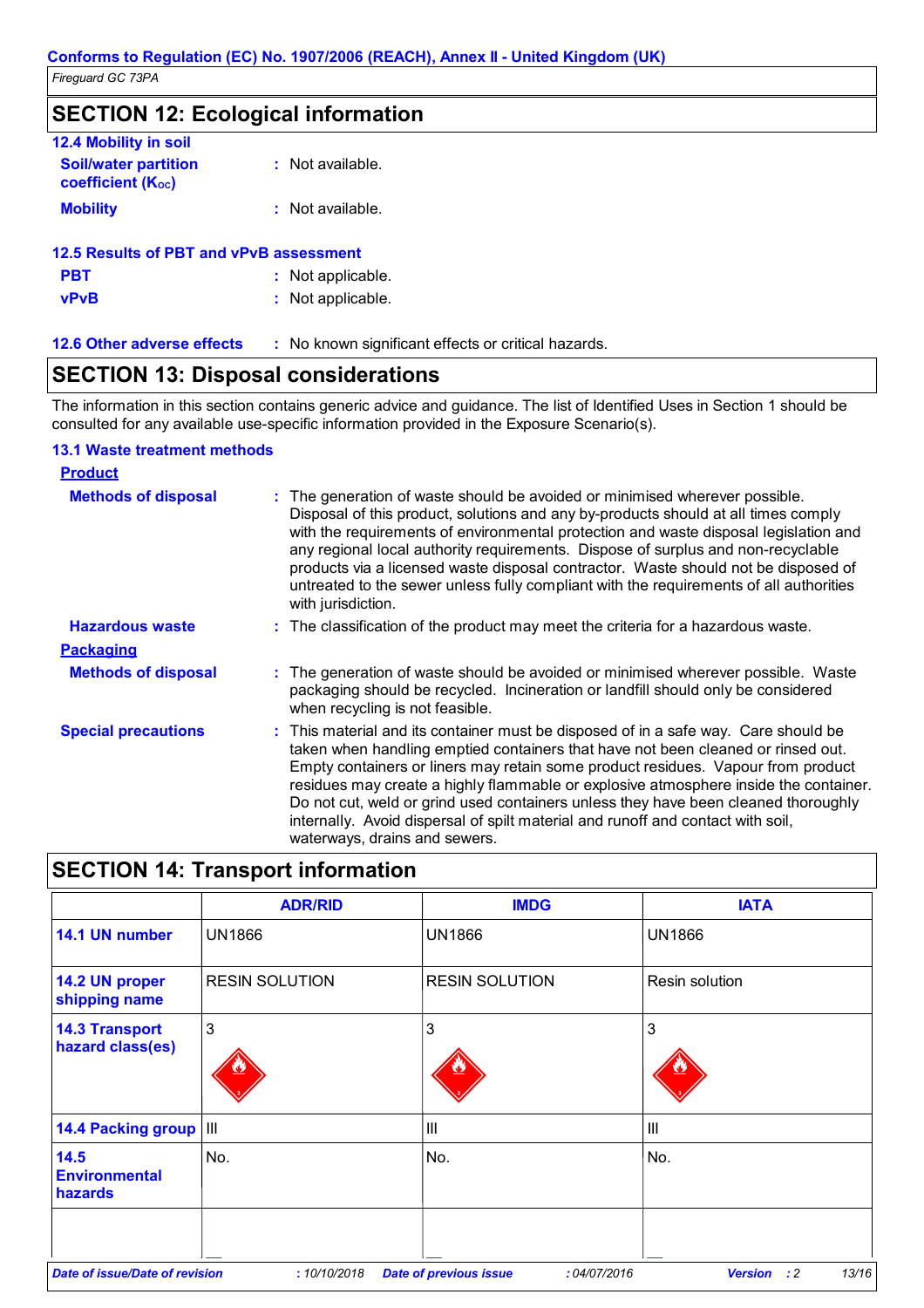### **SECTION 14: Transport information**

| <b>Additional</b><br><b>information</b> | <b>Hazard identification number Emergency schedules</b> F-E,<br>30<br><b>Limited quantity 5 L</b><br><b>Special provisions 640E</b><br>Tunnel code (D/E) | S-E<br>Special provisions 223, 955 | <b>Quantity limitation</b> Passenger<br>and Cargo Aircraft: 60 L.<br>Packaging instructions: 355.<br>Cargo Aircraft Only: 220 L.<br>Packaging instructions: 366. |
|-----------------------------------------|----------------------------------------------------------------------------------------------------------------------------------------------------------|------------------------------------|------------------------------------------------------------------------------------------------------------------------------------------------------------------|
|                                         |                                                                                                                                                          |                                    | <b>Limited Quantities - Passenger</b><br>Aircraft: 10 L. Packaging<br>instructions: Y344.<br><b>Special provisions A3</b>                                        |
|                                         |                                                                                                                                                          |                                    |                                                                                                                                                                  |

| <b>14.6 Special precautions for</b> | <b>Transport within user's premises:</b> always transport in closed containers that are |
|-------------------------------------|-----------------------------------------------------------------------------------------|
| user                                | upright and secure. Ensure that persons transporting the product know what to do in     |
|                                     | the event of an accident or spillage.                                                   |

| <b>14.7 Transport in bulk</b>  | : Not available. |
|--------------------------------|------------------|
| according to Annex II of       |                  |
| <b>Marpol and the IBC Code</b> |                  |

## **SECTION 15: Regulatory information**

**15.1 Safety, health and environmental regulations/legislation specific for the substance or mixture EU Regulation (EC) No. 1907/2006 (REACH)**

**Annex XIV - List of substances subject to authorisation**

**Annex XIV**

None of the components are listed.

**Annex XVII - Restrictions : Not applicable. on the manufacture, placing on the market and use of certain dangerous substances, mixtures and articles**

#### **Other EU regulations**

| <b>Product/ingredient name</b>   | <b>Carcinogenic</b><br><b>effects</b> | <b>Mutagenic effects</b> | <b>Developmental</b><br><b>effects</b> | <b>Fertility effects</b>          |
|----------------------------------|---------------------------------------|--------------------------|----------------------------------------|-----------------------------------|
| <b>s</b> tyrene                  |                                       |                          | Repr. 2, H361d<br>(Unborn child)       |                                   |
| cobalt bis<br>(2-ethylhexanoate) |                                       |                          |                                        | Repr. 2, H361f<br>$ $ (Fertility) |
| phenol                           |                                       | Muta. 2, H341            |                                        |                                   |

#### **Seveso Directive**

This product is controlled under the Seveso Directive.

|--|

| <b>Category</b>                                             |  |
|-------------------------------------------------------------|--|
| P5c: Flammable liquids 2 and 3 not falling under P5a or P5b |  |

#### **National regulations**

| <b>Product/ingredient name</b>                 | <b>⊥List name</b>                    | <b>Name on list</b> | <b>Classification</b> | <b>Notes</b> |
|------------------------------------------------|--------------------------------------|---------------------|-----------------------|--------------|
| cobalt bis(2-ethylhexanoate)   UK Occupational | <b>Exposure Limits EH40</b><br>- WEL | cobalt compounds    | Carc.                 |              |

#### **International regulations**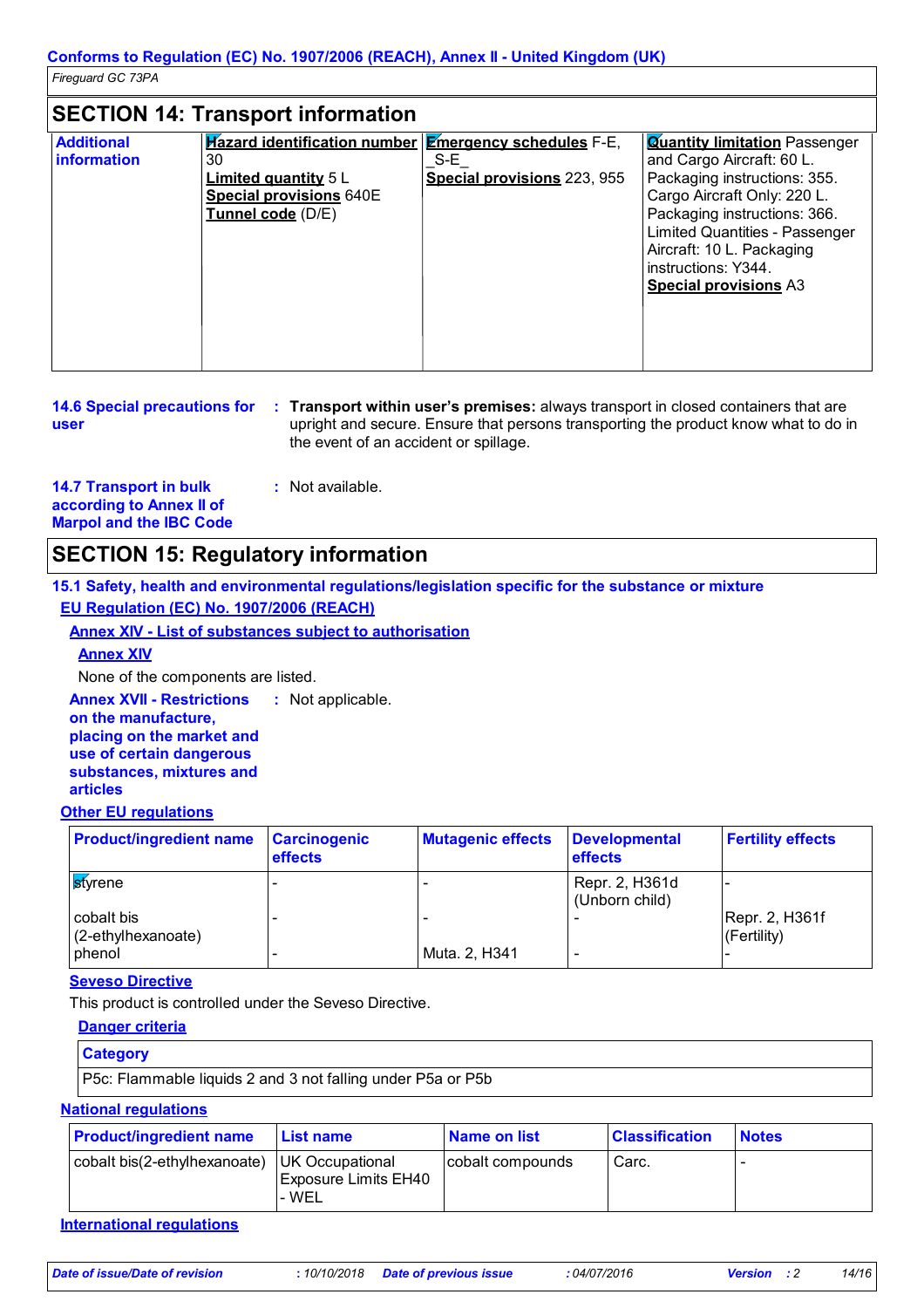### **SECTION 15: Regulatory information**

**Listed on inventory. :** Not determined

| <b>15.2 Chemical safety</b> | This product contains substances for which Chemical Safety Assessments are still |
|-----------------------------|----------------------------------------------------------------------------------|
| assessment                  | required.                                                                        |

## **SECTION 16: Other information**

 $\nabla$  Indicates information that has changed from previously issued version.

| <b>Abbreviations and acronyms : ATE = Acute Toxicity Estimate</b> | CLP = Classification, Labelling and Packaging Regulation [Regulation (EC) No.<br>1272/2008] |
|-------------------------------------------------------------------|---------------------------------------------------------------------------------------------|
|                                                                   | DMEL = Derived Minimal Effect Level                                                         |
|                                                                   | DNEL = Derived No Effect Level                                                              |
|                                                                   | EUH statement = CLP-specific Hazard statement                                               |
|                                                                   | PBT = Persistent, Bioaccumulative and Toxic                                                 |
|                                                                   | PNEC = Predicted No Effect Concentration                                                    |
|                                                                   | <b>RRN = REACH Registration Number</b>                                                      |
|                                                                   | vPvB = Very Persistent and Very Bioaccumulative                                             |

#### **Procedure used to derive the classification according to Regulation (EC) No. 1272/2008 [CLP/GHS]**

| <b>Classification</b>                                                                                                                                                                                                    |                                                                                                                                                                                     |                                                                                                                                                                                                                                                                                                                                                                                                                                                                                                                                                                                                                                                                                                                                                                                               | <b>Justification</b>                                                                                                                                                                                                                                                                                                                                                                  |                    |       |
|--------------------------------------------------------------------------------------------------------------------------------------------------------------------------------------------------------------------------|-------------------------------------------------------------------------------------------------------------------------------------------------------------------------------------|-----------------------------------------------------------------------------------------------------------------------------------------------------------------------------------------------------------------------------------------------------------------------------------------------------------------------------------------------------------------------------------------------------------------------------------------------------------------------------------------------------------------------------------------------------------------------------------------------------------------------------------------------------------------------------------------------------------------------------------------------------------------------------------------------|---------------------------------------------------------------------------------------------------------------------------------------------------------------------------------------------------------------------------------------------------------------------------------------------------------------------------------------------------------------------------------------|--------------------|-------|
| $\cancel{F}$ am. Liq. 3, H226<br>Acute Tox. 4, H332<br>Skin Irrit. 2, H315<br>Eye Irrit. 2, H319<br>Skin Sens. 1, H317<br>Repr. 2, H361d (Unborn child)<br>STOT SE 3, H335<br>STOT RE 1, H372<br>Aquatic Chronic 3, H412 |                                                                                                                                                                                     |                                                                                                                                                                                                                                                                                                                                                                                                                                                                                                                                                                                                                                                                                                                                                                                               | On basis of test data<br>Calculation method<br><b>Calculation method</b><br><b>Calculation method</b><br>Calculation method<br><b>Calculation method</b><br><b>Calculation method</b><br><b>Calculation method</b><br>Calculation method                                                                                                                                              |                    |       |
| <b>Full text of abbreviated H</b><br>statements                                                                                                                                                                          | : $\mathbb{H}226$<br>H301<br>H304<br>H311<br>H314<br>H315<br>H317<br>H318<br>H319<br>H331<br>H332<br>H335<br>H336<br>H341<br>H361d<br>H361f<br>H372<br>H373<br>H400<br>H411<br>H412 | Flammable liquid and vapour.<br>Toxic if swallowed.<br>May be fatal if swallowed and enters airways.<br>Toxic in contact with skin.<br>Causes severe skin burns and eye damage.<br>Causes skin irritation.<br>May cause an allergic skin reaction.<br>Causes serious eye damage.<br>Causes serious eye irritation.<br>Toxic if inhaled.<br>Harmful if inhaled.<br>May cause respiratory irritation.<br>May cause drowsiness or dizziness.<br>Suspected of causing genetic defects.<br>Suspected of damaging the unborn child.<br>Suspected of damaging fertility.<br>Causes damage to organs through prolonged or repeated exposure.<br>May cause damage to organs through prolonged or repeated exposure.<br>Very toxic to aquatic life.<br>Toxic to aquatic life with long lasting effects. |                                                                                                                                                                                                                                                                                                                                                                                       |                    |       |
| <b>Full text of classifications</b><br>[CLP/GHS]                                                                                                                                                                         | $:$ Acute Tox. 3, H301                                                                                                                                                              | Acute Tox. 3, H311<br>Acute Tox. 3, H331<br>Acute Tox. 4, H332<br>Aquatic Acute 1, H400<br>Aquatic Chronic 2, H411                                                                                                                                                                                                                                                                                                                                                                                                                                                                                                                                                                                                                                                                            | <b>ACUTE TOXICITY (oral) - Category 3</b><br>ACUTE TOXICITY (dermal) - Category 3<br><b>ACUTE TOXICITY (inhalation) - Category 3</b><br><b>ACUTE TOXICITY (inhalation) - Category 4</b><br>SHORT-TERM (ACUTE) AQUATIC HAZARD - Category 1<br>LONG-TERM (CHRONIC) AQUATIC HAZARD - Category<br>$\overline{2}$<br>Aquatic Chronic 3, H412 LONG-TERM (CHRONIC) AQUATIC HAZARD - Category |                    |       |
| Date of issue/Date of revision                                                                                                                                                                                           | : 10/10/2018                                                                                                                                                                        | <b>Date of previous issue</b>                                                                                                                                                                                                                                                                                                                                                                                                                                                                                                                                                                                                                                                                                                                                                                 | :04/07/2016                                                                                                                                                                                                                                                                                                                                                                           | <b>Version</b> : 2 | 15/16 |